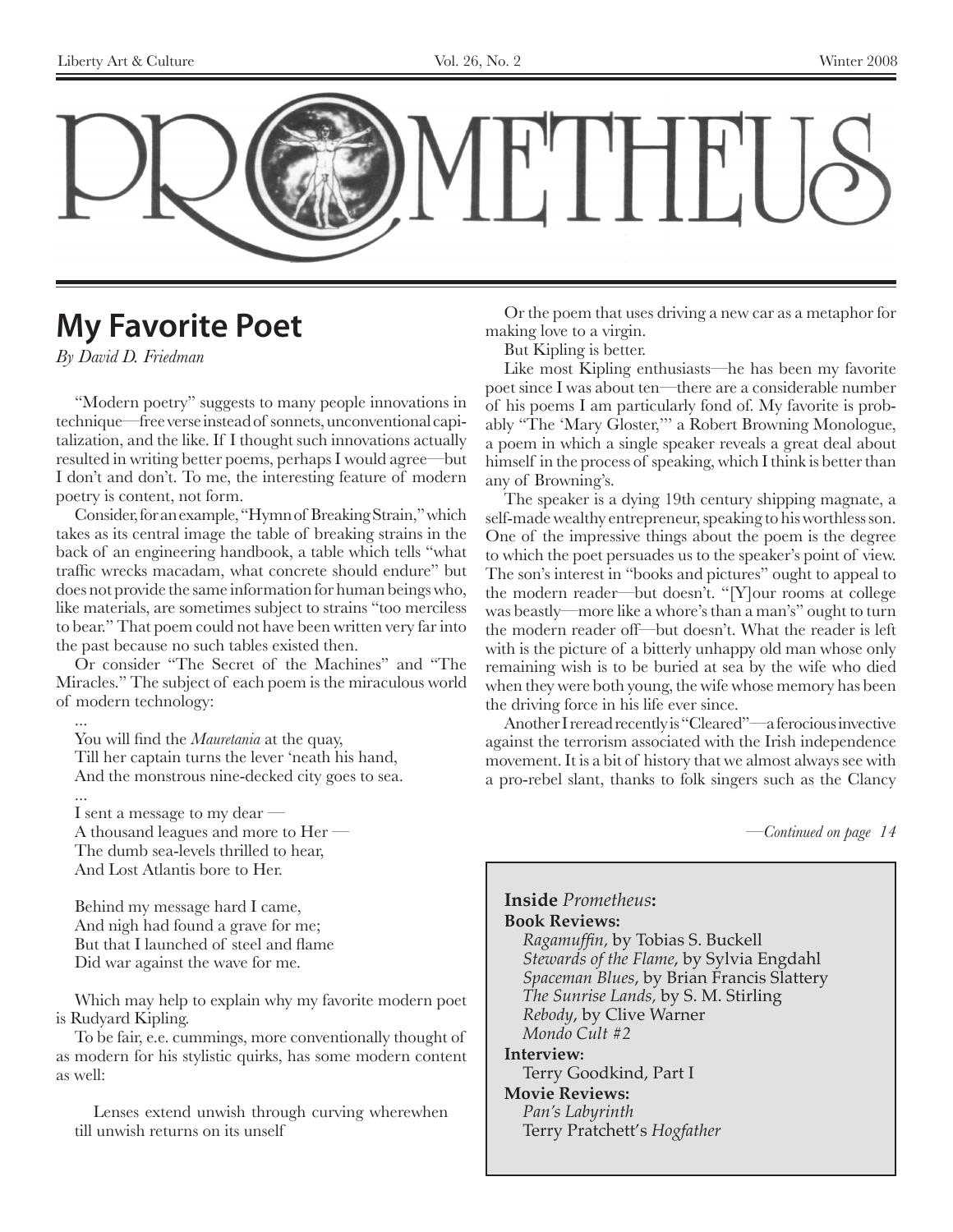

William H. Stoddard

#### THEITS **The Libertarian Futurist Society**

The newsletter of the Libertarian Futurist Society

> **Editor** Anders Monsen

#### **Contributors**

David Craddock David D. Friedman Chris Hibbert Max Jahr William H. Stoddard Rick Triplett

#### **Letters and Submissions**:

Anders Monsen 501 Abiso Ave. San Antonio, TX 78209 editor@lfs.org

#### **Subscriptions & Advertisements**

Libertarian Futurist Society 650 Castro St. Suite 120-433 Mountain View, CA 94041 moulton@moulton.com

#### **LFS Online:**

http://www.lfs.org

| Basic Membership:                     | \$25/yr (\$30 int'l  |
|---------------------------------------|----------------------|
| <b>Full Membership:</b>               | \$50/yr              |
| Sponsors:                             | \$100/yr             |
| Benefactors:                          | \$200/yr             |
| Subscriptions:                        | \$20/yr (\$25 int'l) |
| All memberships include one-year sub- |                      |
| scriptions to Prometheus.             |                      |

Classified ads: 50 cents/word, 10 percent off for multiple insertions. Display ad rates available. All checks payable to the Libertarian Futurist Society.

*Prometheus* © 2008 the Libertarian Futurist Society. The LFS retains a non-exclusive license to republish accepted articles on its Web site; all other rights revert to the contributor. Letters and reviews are welcome. Bylined articles are strictly the opinion of the writer and do not necessarily reflect the opinion of the LFS or its members.

**President** — Chris Hibbert<br> **Vice President** — William H. Sto **Treasurer** — Fred Curtis Moulton **Secretary** — Michael Grossberg **Director** — Charles Morrison **Assistant Director** — Steve Burgauer

David Tuchman Joseph P. Martino Jorge Codina Lynn Maners

**Board members**

**Webmaster** Tod Casasent

## **President's Letter**

The various award committees in the Libertarian Futurist Society are on track to have a good slate of candidates to vote on in July. There was a minor hiccup when the chair of the Classic Fiction committee unexpectedly resigned, but Bill Stoddard has been on that committee for a long time, and has agreed to handle the duties for the year. The Special awards committee is reviewing several suggestions, and the Best Novel committee has quite a few promising candidates to consider.

Our membership is basically holding steady at just over 45 dues-paying members. About a dozen members let their membership lapse, and 14 new people joined (welcome!). We've been talking about placing some ads to encourage new memberships to ensure stability, and we will be placing some ads via Google, and others on BlogAds, as well as looking into some exchanges for ads in *Prometheus* with other organizations. We will be tracking which of the ads produce results in order to know which are worth the effort.

There are plenty of projects that both new members and old are welcome to help out on. We have a vacancy on the Board, a need for someone to organize our award presentations at the World-Con, and a desire to add an assistant treasurer. In addition, content for the newsletter is always welcome. If you are interested in writing for *Prometheus*, please submit something to the newsletter editor

(editor@lfs.org).

Board members are elected to rotating three year terms; the open seat has one year remaining. If you're interested in participating in quarterly discussions about the direction of the LFS and taking a larger role in our direction, please let me know.

If you attend science fiction conventions, or are willing to take responsibility for making arrangements with the convention staff and coordinate with other LFS members to ensure that someone will run the Prometheus Awards ceremony, please get in touch with me or Fred Moulton, the past Programming chair. Fred and I are currently making the arrangements as a team, and we'd both prefer that someone else take responsibility. Fred has been handling this for several years, and is happy to share the job for a year if someone will volunteer to take over. In addition, Fred would like to rotate out of the Treasurer position, so we're looking for a volunteer to handle that as well. We don't spend a lot of money, so the duties aren't very time-consuming. Our biggest budget items are the newsletter and the annual awards.

If you are interested in discussing libertarian science fiction (broadly construed) online, we have a yahoo group. Browse over to <http://groups.yahoo. com/group/LFS-discuss/> and ask to join.

In Liberty, Chris Hibbert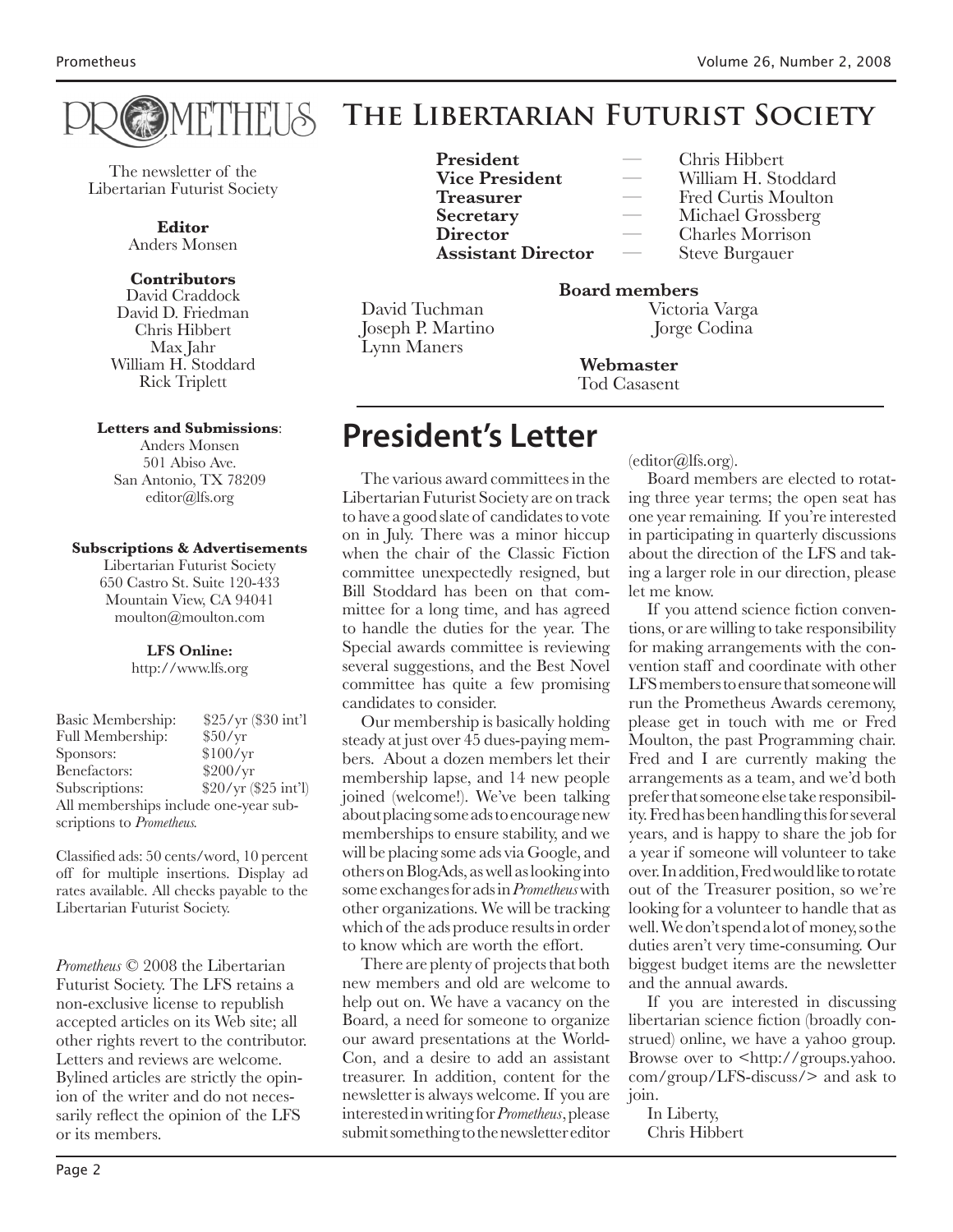# **BOOK REVIEWS**

#### **The Sunrise Lands**

By S. M. Stirling ROC, 2007 *Reviewed by William H. Stoddard*

S. M. Stirling made his reputation by writing alternate histories, starting with his Draka novels, which combined standard alternate history with a detailed portrait of a grimly authoritarian dystopia. But much of his fiction since then might be called "alternate alternate history": It appeals to the same time-frame of readers, but it does so with a different starting point than a simple might-have-been past event. His Nantucket Island series, for example, followed the lead of L. Sprague de Camp's classic *Lest Darkness Fall*, plunging not one twentieth-century man, but an entire twentieth-century island into the historical past, where the islanders' struggles to survive created a new historical timeline. His latest series, beginning with *Dies the Fire*, in effect plunged the entire twentieth-century world into the past, as some unknown force altered the laws of physics on Earth so that electric power sources, combustion engines, and explosives all stopped working, forcing the human race to return to medieval technology to survive—and killing off the overwhelming majority of humanity.

Stirling's latest novel, *The Sunrise Lands*, explores this premise further, taking up the story a generation later. This is the first volume of a new trilogy. Some of the events it portrays suggest that subsequent volumes will actually reveal the hidden agents responsible for shutting down human technology. This may also explain the event at the start of the Nantucket Island series, as *Dies the Fire* began with reports of the strange phenomena leading to Nantucket's return to the Bronze Age, as seen from outside. There are small discrepancies between the two trilogies—Ian Arnstein, a central character in the Nantucket novels, describes himself as a widower, yet his divorced wife Pam turns up alive and well halfway through *Dies the Fire*—but these are probably a minor auctorial memory lapse, rather than a hint that the starting points are two almost identical parallel Earths, or, more mundanely, that Ian Arnstein was

## **Classifieds**

**The (Libertarian) Connection**, openforum since 1968. Subscribers may insert four pages/issue free, unedited. **Factsheet Five** said, "Lively interchange of point, counterpoint and comments". Eight/year, \$20. Strauss, 10 Hill #22-LP, Newark NJ 07102.

lying about his past.

The first trilogy in this setting showed people turning to older customs and beliefs for survival. This second trilogy carries the process further; it's very nearly a fantasy novel, with a mystical vision leading to an epic quest across the desolated landscape of North America. Its worldbuilding has a fantasylike quality as well, with newly emerged peoples occupying the old landscape; one of the earlier novels explicitly referred to ethnogenesis, the emergence of new peoples out of times of troubles, and ethnogenesis seems to be one of this novel's themes. An even closer fit, though, might be Poul Anderson's portrayal of successor societies in his classic *Orion Shall Rise*. Stirling gives us the new societies of Oregon—a feudal quasiempire based in Portland, a neo-Celtic and mostly pagan clan, a more benign feudalism with Nordic cultural roots, and a city-state run by a university, among others—but adds several more: the Mormon community of New Deseret, a claimant to the presidency of the United States based in Boise, and the apparent villains of the piece, a charismatic religious despotism called the Church Universal and Triumphant, based in Montana, along with more distant communities in the interior. His plot takes nine young men and women (the traditional number for a quest, as one of them observes) from Oregon into the interior, on the first leg of a transcontinental journey, and into the midst of a war and a coup d'etat. The book ends with Stirling's "fellowship" being scattered by their enemies, with several of them in need of rescue.

The Tolkienian inspiration for all this is obvious, and Stirling points it up for the reader familiar with Tolkien, especially through one of the emergent new societies consciously modeled on Tolkien's Dunedain, two of whose people are participants in the quest. There's a fair bit of Tolkien's invented elven language Sindarin in this book, and some jokes about it, such as a scene involving a Sindarin translation of "The Ballad of Eskimo Nell," a famous traditional bawdy song. But there are other literary references as well. The soldiers of Boise sing a heroic ballad that's almost a direct quotation from Thomas Babington Macaulay's "Lays of Ancient Rome"—which may not be quite plausible but neatly points up the Roman inspiration of the successor state in Boise. The Portland Protective Association draws on Arthurian legends, but also on the actual history of Norman feudalism. Stirling's world is full of splinter cultures based on various literary works.

It's noteworthy that most of these societies preserve core American values; notably, they have freedom of religion—the pagan MacKenzies don't expel or forcibly convert Christians, and the Central Oregon Ranchers' Association, which might be expected to have turned to fundamentalism, also endorses freedom of religion and accepts pagan immigrants. On the other hand, established churches are found in the equivocally evil Portland Protective Association and the unequivocally monstrous Church Universal and Triumphant. Stirling's people may live in a medieval world, but they don't live by medieval values. They're still heirs of the Enlightenment. This same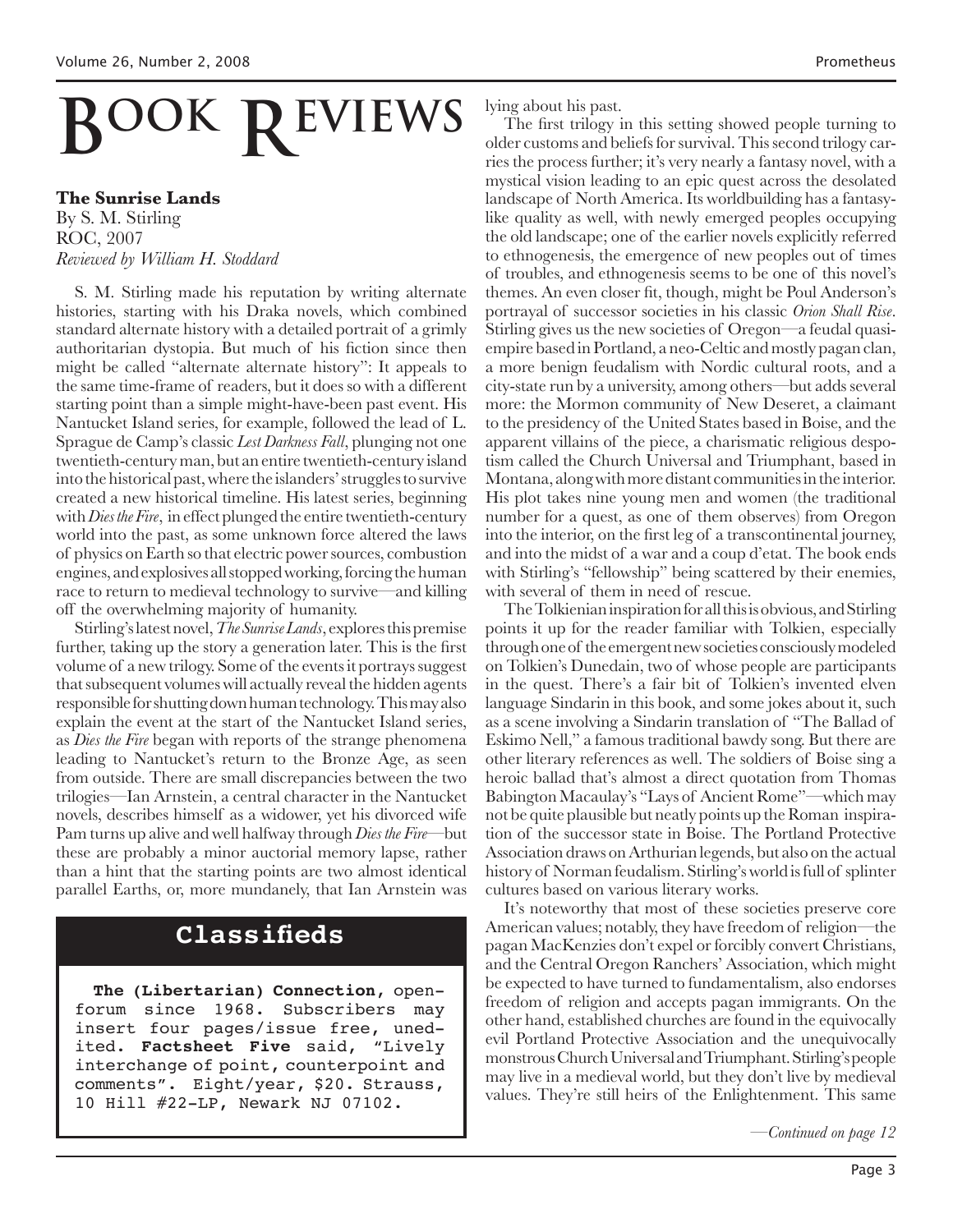#### **Hogfather**

Directed by Vadim Jean Based on the novel by Terry Pratchett Starring: Michelle Dockery, Marc Warren, David Jason, Ian Richardson SkyOne DVD, 2007, \$19.95 *Reviewed by Max Jahr*

Director Vadim Jean's adaptation of Terry Pratchett's 20th Discworld novel, *Hogfather*, is faithful, funny, entertaining, and ideally suited for the small screen. Originally broadcast on British TV in the week before Christmas 2006, the first live version of any Discworld novel runs around three hours. Nearly one year later it appeared on US television under the cable auspices of ION, a channel probably not very well known despite a huge market penetration. The DVD appeared in the US at around the same time, but only in Borders bookstores; online searches at Borders might not even have turned up any mention of the DVD, as Borders sells through Amazon.com, but the *Hogfather* DVD was not available through that outlet.

Thus, many of Pratchett's American fans might have missed this event entirely, or stumbled upon it by chance as I did when I saw the TV listing while the show was halfway through. Some subsequent research led me to the limited way of buying the DVD, and I wondered throughout my search of the low-profile release of this version of his book in America. In the UK, Pratchett is a national treasure, and even here his books sell well, but I would have imagined a somewhat better campaign around the show, such as a tie-in re-issue of the novel, and a more, um, well-known TV channel. But then, producers at bigger stations might have requested major changes. For how can Santa Claus be imitated by a tusked man driving a sleigh led by four massive hogs capable of going "wee" in the middle of a store? What would the children think?

Themes dealing with individual liberty often run deeply through Pratchett's books, especially *Feet of Clay* and *Night Watch* (the latter won the Prometheus Award for Best Novel in 2003). *Hogfather*, however, is generally not focused on the politics of the Discworld, but rather, through that strange personification of the search for human morality and behavior, Death, the question and role of belief itself. Throughout the Discworld books, Pratchett deliberately uses parallels, parodies, and inspiration of events and ideas from 'our' world as driving forces or themes in the Discworld. With its obvious allusions to Christmas and Santa Claus, the mid-winter festival of Hogswatch (taking place on the 32nd of December), and the Hogfather who hands out presents on Hogswatch Eve (along with other familiar and not so familiar beings like the Tooth Fairy and the Soul Cake Duck) are ideal targets for Pratchett to examine the role they play in society and humanity.

With a few minor exceptions, the TV version of *Hogfather* is extremely faithful to the novel. A certain group who sees themselves as the auditors of reality view human belief and creativity as out of place in the universe. They decide to fix this by contracting through the Assassin's Guild the elimina-

tion of the Hogfather. There may be countless gods in the Discworld, and few people who can agree on which is supreme, but most of the Discworld inhabitants tend to hang up their stockings every year and wish for something special from the Hogfather. Handed this most difficult task is the young assassin apprentice, Jonathan Teatime, pronounced (at least according to himself) "Teh-ah-tim-eh." Teatime is a peculiar character, a pure sociopath who kills quickly and suddenly, with no moral qualms. And, he seems to possess certain supernatural powers, moving faster than thought itself. He assembles a band of thieves, a down-on-his-luck student of wizardry, and a master locksmith, and they manage to find a way into the magical house of the Tooth Fairy, where Teatime plans to control the minds of all children through very old magic.

Against the auditors stands Death himself. Pratchett's version of the grim reaper has been present since the beginning of the Discworld books, but after an odd viciousness in the first two books, Death has settled down into a sort of melancholy Pinocchio, as someone not human yet who yearns to be more human (in the very least tries his hardest to understand every facet of humanity). Thus, he seems more human than most humans. He becomes a mirror against which Pratchett examines the best and the worst of us; Death's role is after all a thankless one, having to collect the souls of all the dying. And yet, as his servant Albert and granddaughter Susan observe, he tries so hard to emulate human behavior and occasionally morals. Death cannot directly oppose the auditors, but as the Hogfather goes into hiding to evade their assassination plans on Hogswatch Eve, Death decides to assume the role of the Hogfather. He straps on a pillow, dons a fake beard and jolly robe, and makes the rounds on the sleigh drawn by the Hogfather's four pigs. Tradition must be followed, Death argues, to keep alive the hope and belief in the lies that make life bearable. Onward Gouger, Rooter, Tusker and Snouter!

Death does have other cards to play, including his granddaughter, Susan Sto Helit, last seen in the novel *Soul Music.*  Susan is a steady, almost unemotional young woman, very much aware of her connection to the collector of souls, yet seeking instead a "normal" life—which to her means working as a governess for two young children. Death drops some hints of what's going, and Susan feels driven to investigate the disappearance of the Hogfather. She traces the footsteps of Teatime, setting up a riveting confrontation. Other familiar characters make their appearance as well. The Death of Rats plays a much smaller role here than in the book, and while the Librarian is not present at all, the rest of the wizards at the Unseen University act like pure comic relief, and even Hex the thinking machine writes a letter to the Hogfather to get into the spirit and keep alive the vital force of belief.

Fans of Terry Pratchett's work have well over 30 volumes to read and re-read, but here in the first live adaptation of his work to the screen, the reach of Pratchett's world and humor can extend even to non-fans. The heart-warming story at the center of *Hogfather* creates a fantastical Christmas-time allegory.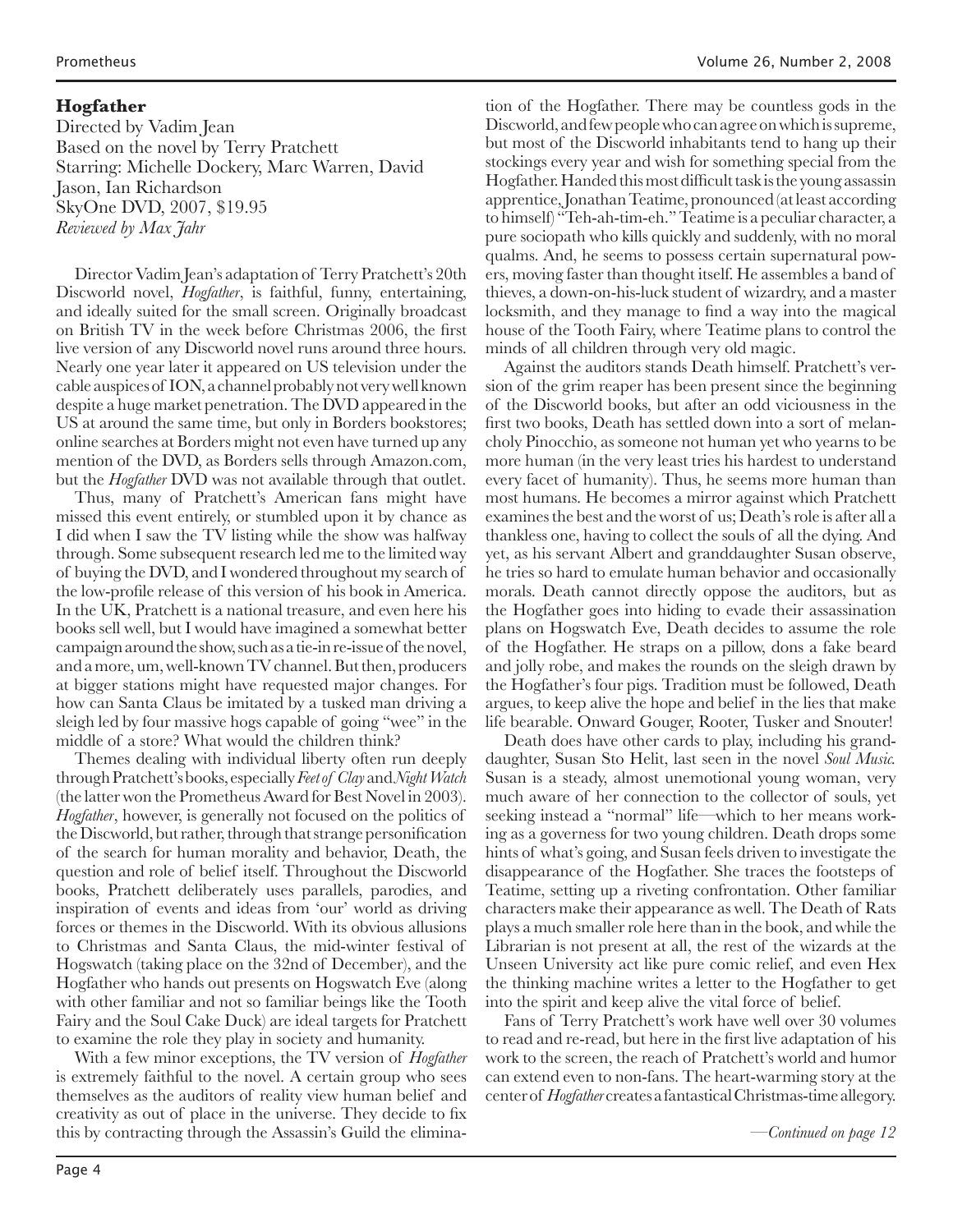#### **Spaceman Blues**

By Brian Francis Slattery Tor, 2007, \$12.95 *Reviewed by Anders Monsen*

The subtitle of Brian Francis Slattery's debut novel is "a love song," and could just as easily refer to the love between two individuals, as it could the love of a city. This relatively slim book gushes forth words in a mad rush, a heady feeling that again reinforces its subtitle. Many times throughout the novel I was reminded of the lines from William Shakespeare's *A Midsummer Night's Dream*: "The lunatic, the lover, and the poet/Are of imagination all compact." The style of the book takes on a life of its own, pushing and pulsing through the pages like the music-mad world of the setting, a full-boil melting pot stew of New York City. Reading the novel at times left me almost mentally exhausted from the non-stop surf of words, or with the feeling I was drinking from a water hose of prose. There are frequent brief flash-backs and flash-forwards, a la the TV show *Lost*. And yet, the book is far from being in a "substance over style" quandary. It combines love story with detective fiction, pulp alien invaders with superhero action, and almost manages to pull off this impossible act.

The book opens with an explosion that tears out a huge chunk in the building where Manuel Rodrigo de Guzmán González lives. The police find no sign of a body, and Manuel appears to have no obvious enemies. Although stunned by the event, most of Manuel's friends (and he has many, many friends) believe him to still be alive, somewhere. His current lover, Wendell Apogee, begins a quest to find out what happened, and to locate Manuel.

The syncopated prose sketches a vibrant New York, in midsummer with a "sun that's already baking concrete, melting the antennae of cars." In a city that feels more like Rio in its meld of music and masses, we're introduced to a host of strange and colorful characters. There's the man who lives on a boat, tracing the fates of interconnected individuals in strings hanging on the ceilings of his floating and well-stocked abode. He provides a critical clue to Wendell.

New York is a city of immigrants and teems with life. Manuel himself was an immigrant, as are the four Guatemalan lovers of another of Manuel's friends, all of whom work at the airport cleaning the runway, and thus can spot the trends of travelers and their moods. Masoud Azzi, a former fighter pilot for Syria now turned pacifist, joins Wendell on his quest, and regains his fire for life.

Others also are seeking Manuel. Officialdom appears as the strangely named inspectors Trout and Salmon. They interview and catalog, but appear to solve the mystery of the explosion and Manuel's disappearance. One of Manuel's enemies, or perhaps a competitor, specializes in smuggling illegal immigrants, shows that Manuel was far from a saint, and casts a shadow over Manuel's ethics. A clue early in the book mentions the new Church of Panic, whose members float above the pavement, and warn people to begin stock[iling weapons.

This is a clue readers should not take lightly, even though it fits neatly in the varied menagerie of the rest of New York's strange denizens. Do these members of the Church of Panic know something connected to Manuel's disappearance?

As we trace Wendell's journey through the city, even deeper into the bowels of an underground world, almost a mirror image of the one above, whisperings and rumors of four strange creatures appear. These massive humanoid beings fly through the skies



on floating platform. Like relentless and seemingly unkillable Terminators, they pursue the trail of Manuel and those associated with him.Wendell begins to realize that the fate of Manuel and the arrival of these creatures somehow are tied together, and together with Masoud they begin a rigorous training course in martial arts and weaponry. Wendell emerges from his travails as a new super-hero, Captain Spaceman, who takes on these Four Horsemen. The first battle is like most such encounters—one in which he suffers defeat, but he survives and learns enough to fight another battle. What started as a mystery story about the disappearance of one person evolves into a more traditional sf story: a potential alien invasion. The tone of the novel also changes, becoming more somber than the initial party scenes and wild music. This trend continues to the book's ending, which casts both a despairing and optimistic tone, and a new future for Wendell; he has journeyed far.

In many ways *Spaceman Blues* is an anomalous science fiction novel. Published by Tor Books, a more "mainstream" sf publishing house, this novel feels more modernistic or slipstream-like, quite different from the hard sf for which Tor is best known. *Spaceman Blues* has drawn strong critical praise from fellow genre writers—a blurb from Harlan Ellison is featured prominently on the cover. The obvious sf elements tend to stay on the fringes until the very end. Still, the descriptions of New York City, of the strange inhabitants and their extraordinary abilities, these all could have taken place off-world, or in that strange super-hero reality that after all is welcomed as an integral node in the science fiction world.

Slattery's novel is quite amazing for a debut effort. It takes some skill to pull off the literary aspect of the book, and the final pay-off isn't that shabby either. Many recent movies (ie. *I am Legend*, *Cloverfield*) have pushed the theme that New York City must be destroyed. The novel concludes with a similar possibility; yet there is hope and life, passion and will emanating from the pages of this book that all harken to Pandora's Box, that hope might just be all we need. *Spaceman Blues* is a challenging book, yet unforgettable and ultimately rewarding.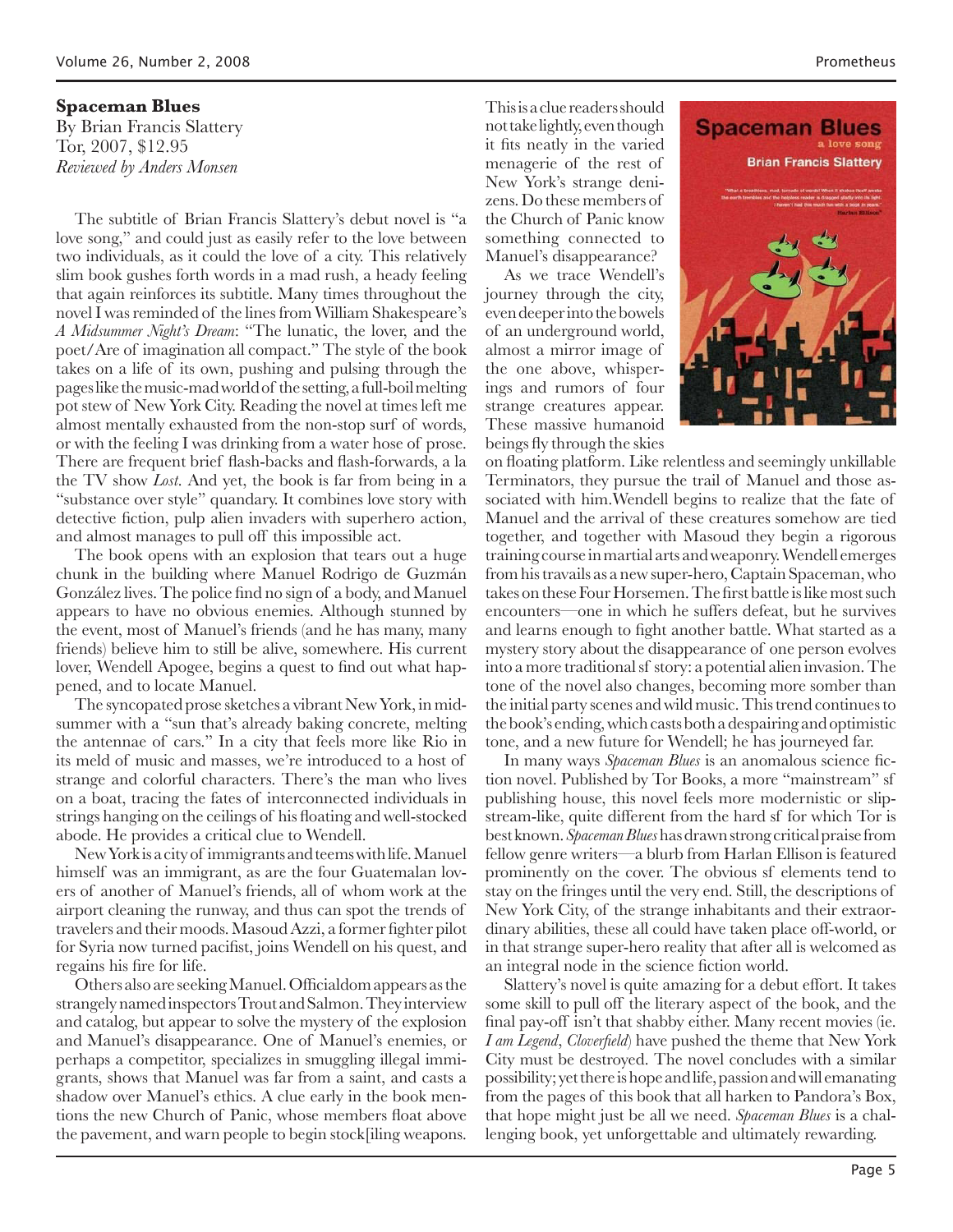## **Meeting Father Rahl: An Interview with Terry Goodkind**

*By David Craddock*

**David Craddock**: In past interviews, you've said that you felt "driven to write" *Wizard's First Rule*. When did you know that *Wizard's First Rule* was but the first in a series?

**Terry Goodkind**: I'm a born storyteller. My earliest memories are of telling myself stories. I lived with the characters from the stories in my head. When I was little I remember playing in the backyard, writing and directing plays for the other kids in the neighborhood. Just some simple kidnapping storylines or whatever. So I've always told myself stories. When I say I was "driven to write," it's not as if I felt overcome with the need to write *Wizard's First Rule*; I've always wanted to write.

about. They're not intellectually equipped to write at that age. Likewise, somebody who's 18, early 20s, they think, "Okay, now I'm going to write a book." They consequently submit it all the time, and it's continually rejected because it isn't good enough. It's the same thing as the 13 year old writing a book: it isn't good enough, and they don't understand that yet. When you get to be 20 you think you're grown up, but you're not. Your brain doesn't even stop developing until you're 24, 25, something like that. The intellectual aspects critical to worthwhile novels don't develop in a person that young.

If I would have tried to write a novel when I was 20 years old, it would have been a failure, just like all the other 20 year

When I started thinking about *Wizard's First Rule*, I eventually felt that the time had come to write it down on paper. Until then, I never wrote stories down. I have dyslexia, so written words have always been something that have given me difficulty, so I never bothered with them. I was perfectly content to keep the stories in my head and tell them to myself, and to this day that's exactly what I do: I tell

myself the stories. Now I write them down, of course, but it's always been my dream to write novels, so when I decided it was time, I had this character in my head—Kahlan. I was finishing building our home in Maine, so I decided that was the time, and I was thinking about Kahlan during the entire time I finished the house, so after that, I started writing.

**DC**: It's good to hear that. I'm attempting to publish several novels myself, and while I spent plenty of time thinking about them, about the characters and what they'd experience, I didn't know that I was ready to write until I heard an internal alarm clock begin to beep.

**TG**: I think that's critical. I get letters from people all the time saying, "I'm 13 years old and I want to write a book and get it published. What's the secret? What do I do?" You can't explain to people that they're just not intellectually prepared to write a novel. A novel is a thing of incredible complexity. Human beings are genetically evolved to understand the most subtle clues from other human beings. The most fascinating thing in the world to us is other people, and because we are so hyper-connected to the way other people behave, and to the body language [signals] they give off, the meaning in their words that are different from what they may be saying, and their moods—all those kinds of things make writing about human beings the most difficult thing in the world.

As a consequence, these young people think that novels are a collection of explosions, creatures, and magical elements. They don't understand that that's not what they're writing

Every word that I write is critical. I will sometimes spend half a day on one paragraph because I'm trying to get the exact right words that convey the exact, proper connotations of what the human beings are thinking, doing, whatever.

olds who can't get published. It takes a certain amount of living, and that doesn't mean traveling the world, going to war torn areas, and all that kind of stuff; it means watching how other people move, talk, think, and behave. You need to build up a reservoir of experience watching the sun go down so that when it comes time to write a romantic sunset scene, you know how to make that scene different

with words as opposed to, say, an ominous sunset scene. The sun is going down in both scenes, but to pick the words for each scene that a human being will understand, and pick up on clues that signify that this is ominous, or romantic—those things take living, they take experience.

I wasn't ready to start writing until I was 45. When I wrote *Wizard's First Rule,* I was ready. That doesn't mean that everybody has to be 45. My point is that you have to be able to draw on a well of life experience, and someone who's 13, who's 18, they just don't have that experience. When someone says to me, "I want to write a book but I just can't figure out how to get it down on paper. What do I do?" it makes me want to pull my hair out. If you don't know what to do, then you're not a writer. By default, if you're asking me what to do, you can't do it. I didn't ask anybody what to do…I was simply driven to do it. A writer is a born writer: they're born to do it, they have this internal drive, and they're hungering to tell a story to themselves. That's what makes a true writer: a person who's burning to tell themselves this story.

From the very beginning and still to this day, I just love telling myself stories. I knew what the conclusion to the series [would be] from the very beginning. There are things, startling things that happen in *Confessor* that I've kept to myself for over a decade; I haven't told anybody: my agent, my editor, my wife—no one. Being a storyteller, the most fun is to tell someone a story, and I don't want to spoil it by giving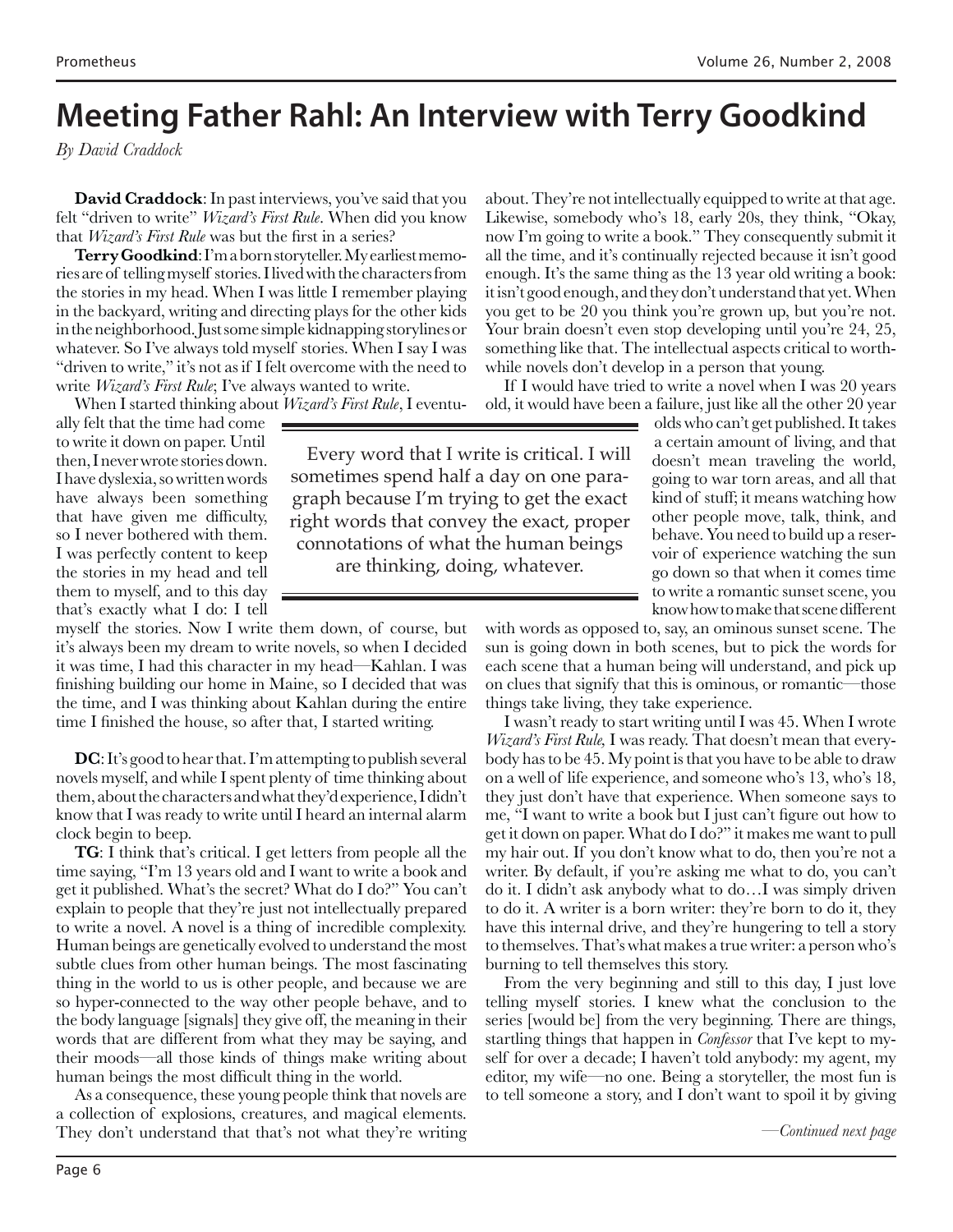away the punch line. I've kept incredible secrets of what's happened in the series to myself. When I write them, that's when they happen.

I just always wanted to do it, and I decided that I needed to get started. It's like when you decide you need to clean the house. [laughs] There's no one moment where it hits you; you just know you need to clean the house and at some point you just know you need to get started. In my mind, it was a continuing process that was ongoing. The actual sitting down and writing the story was no different than any other stage of preparing the story than any other stage of my life.

**DC**: Do you have a process you undergo when you prepare to write? For example, some authors have said that when they're not writing, they like to do a lot of reading.

**TG**: Everybody is unique. From what I have been able to gather in terms of how other writers function, I don't oper-

ate anything like them. I can't even remember the last time I read a novel. I rarely read novels, partially because I have dyslexia; it takes me a long time to read. I'm a very slow reader, and I like to pay attention to words. Every word has a meaning, and I detest people who skim because they miss the essence of what the writer is saying, they miss all the little clues that give the characters their humanity.

With *Confessor*, people are already

saying, "Hey, I bought the book last night and I'm already done with it!" Well, no, you're not. You flipped the pages, you didn't read it. In *Confessor*, I deliberately wrote certain things that people are going to be missed by people who skim. For example, the wizard's rule: if you skim that book, you're going to miss it. I did that on purpose, because it just ticks me off when people say, "I read the book in three minutes, it was great!" They didn't read the book.

Every word that I write is critical. I will sometimes spend half a day on one paragraph because I'm trying to get the exact right words that convey the exact, proper connotations of what the human beings are thinking, doing, whatever. Every single word I consciously intend to be there; they're not accidental. To skim and just kind of hit a few words in every paragraph, you miss all the work that I put in to make those characters humans. So when I read, I read the same way: pay attention to all the words so you understand what the writer intended. Yes, for me it's partially the dyslexia, but I also want to pay close attention.

I remember when I was in a high school creative writing class. The problem I had in school with reading was, they made you read fast. They timed you. Then you had to take a test on the highlights of what happened, and I hated that because it didn't get the essence of what the writer was talking about. You got the facts, but you didn't get the humanity. The creative writing teacher I had at the time opened my eyes to the possibility that I could be a writer. She said, "I don't care

how long it takes you to read this, I want to know what you think about what the author had to say." That's always been attitude: when I read, I pay attention to what the author is saying, and that means reading the book, not skimming it.

I don't have time to read a lot of books because writing is just such a long process for me; like I said, it might take me half a day to get a paragraph done properly. I'm writing 15 hours a day, seven days a week, so I don't have time to read other material. Also, I don't read other novels because I don't like to be distracted by how other authors do things. I find it a huge negative to read other novels; it puts things in your head of how they described things, of how they created a story, how they worked a theme, all of those things. I want my work to be totally original. I read nonfiction things because I always want to learn something new.

Some people want to write in boxers, some people want to write in a tuxedo. I don't think it makes any difference. It's

> their drive to write that makes them a writer.

The problem I had in school with reading was, they made you read fast. They timed you. Then you had to take a test on the highlights of what happened, and I hated that because it didn't get the essence of what the writer was talking about.

**DC**: What was it like to write *Confessor*, knowing that it was the last book in the Sword of Truth series?

**TG**: I didn't have time for any emotions because the schedule was so incredibly tight. I just didn't have time to ponder anything, I only had

time to be in the world, in the book with the characters, writing their story. *Confessor* is a book that I've been waiting over a decade to write. I simply had to get it done. My publisher gave me a schedule for the book that was well outside my comfort zone, so I was writing *Confessor* on the ragged edge. I wrote the last 80 pages in one sitting, total stream of consciousness. I never re-read it, I just sent it off to the publisher. What you read in *Confessor*, the last 80 pages of the book, is what came up on my computer in one sitting, no editing, nothing. That's a decade worth of planning and just writing it out. It's raw Goodkind [laughs].

**DC**: Now that the Sword of Truth has concluded, where do you see your work taking you? Perhaps more adventures in the Sword of Truth universe, or something entirely new...?

**TG**: When you finish *Confessor*, you'll understand better what I'm saying, but the Sword of Truth series is, in essence, a prelude to what comes next. It's a prologue to all the things in my head. There are stories that branch out from this point into all sorts of directions. There are many things I would like to write. I would like to write more about this universe that I've created; it's fun being there every day. On the other hand, I get incredibly frustrated by the realities of the marketplace when you're labeled as a fantasy writer; it's very debilitating for your career, because everything you do is judged on that scale.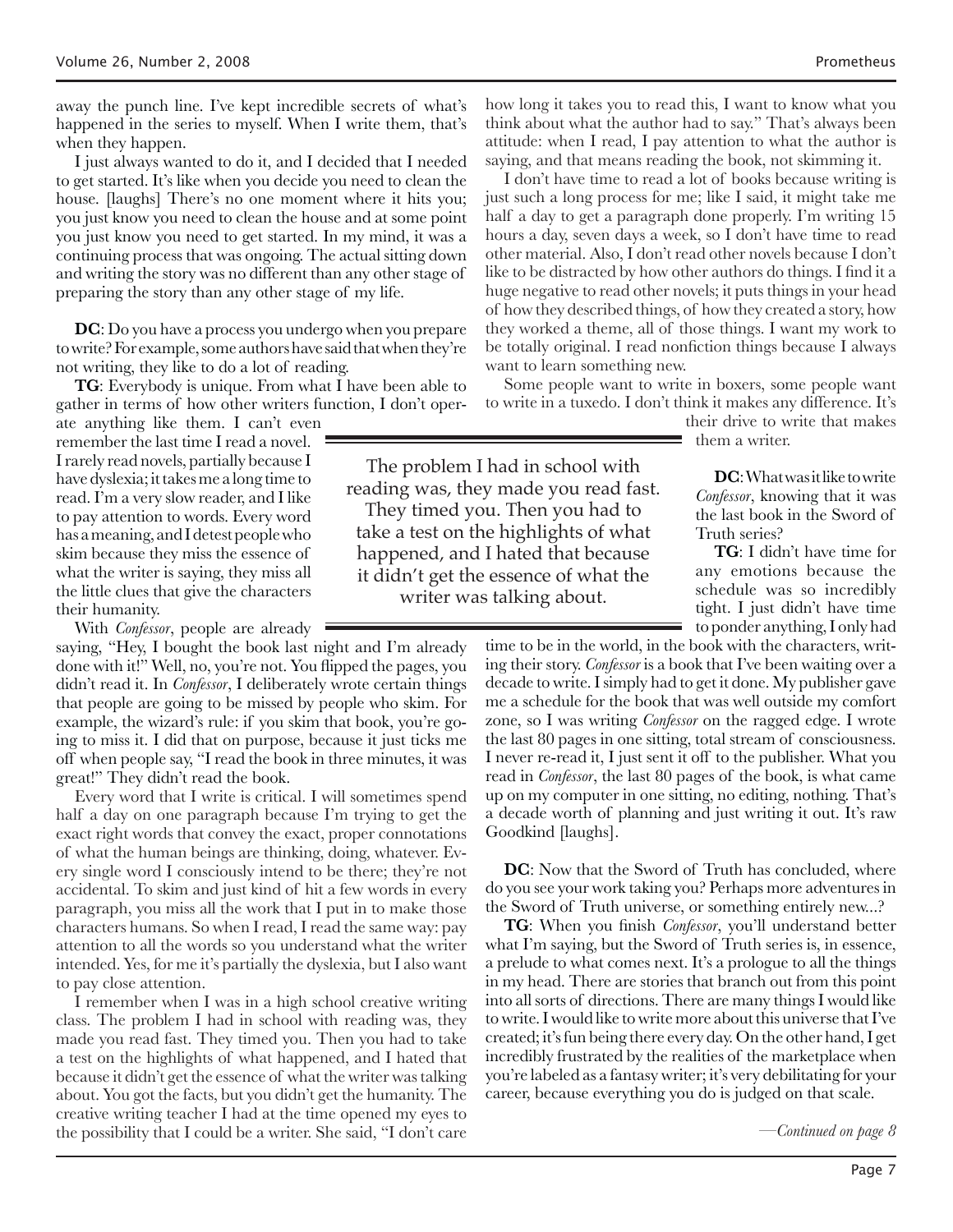#### *—Goodkind interview, continued from page 7*

I'm not writing about fantasy. And you recognize that! You recognize that I'm dealing with larger issues and the things that are central to all people. I want to write to an audience

that includes all people, and fantasy limits that due to its mechanics: the mechanics of where it's placed in bookstores; the mechanics of the covers; the mechanics of the word 'fantasy' on a book; all of those things [make it more difficult to] reach a broader audience. I would like to write contemporary novels. The stories I'm telling are not fantasy-driven, they're characterdriven, and the characters I want to write about could be set in any world. I'd like to address a broader audience.

However, I also like writing about

this universe, the Sword of Truth, and I may write many more books [within it].

DC: You've often said that your books serve as the missing link between our world and the world of myth. What exactly do you mean?

TG: Until you read *Confessor*, you won't know what I'm talking about in terms of that statement. Stories are something that have always been instrumental to human beings. When cavemen sat around a fire, I'm sure they told stories. Stories have always been the way people have passed their knowledge and their culture on to other people. It's the way they describe their understanding of their world and their existence. Stories are central to the human experience, and help us understand how we fit into the world.

At the same time, a story is a representation of the author's values. When you share those values, when you have the same values as the author, you're reading a story and seeing your values which may be difficult to understand in daily life because they take place over such a long range. When a reader sees those values realized in a story, it energizes him into believing in himself and understanding that yes, he can be the best person he can be, he can achieve goals and overcome difficulties. The reader sees someone else do those things in a story and gives

## **Moving?**

Please send any changes in your mailing address to: David Tuchman 1364 Mapleton Ave Suffield, CT 06078 Email: dtuchman@gmail.com

him hope, courage, the strength to struggle on.

There are parts of stories, the parts that contain myth, that have always fascinated me. How did myth get into the storytelling tradition? The Sword of Truth series is my explanation of one way that myth became part of our world. When you

[A] story is a representation of the author's values... When a reader sees those values realized in a story, it energizes him into believing in himself and understanding that yes, he can be the best person he can be, he can achieve goals and overcome difficulties. The reader sees someone else do those things in a story and gives him hope, courage, the strength to struggle on.

read *Confessor*, you will understand where myth came from. It's a mind-blowing concept, and I just think it's the coolest thing ever. I don't know if anyone has ever done anything like this before. When you read *Confessor*, you understand the larger meaning of what I've been doing. Like I said, I never tell anybody what I'm up to, I just keep working and telling myself stories.

There are things that have happened throughout the series that have all been working toward the final book, the conclusion of

*Confessor*. It's kind of like foreshadowing: you don't realize it until later, but those things are all there for a reason. When you get to *Confessor*, all of those elements that have been in the back of your mind all the way are suddenly brought to the forefront, that *Confessor* is the keystone of this entire series. And you see the series in an entirely new light. All the books that you liked before, you realize the part they played in a large context, not just in Richard's life and in his struggle with the Imperial Order, but his whole world, and our whole world, and how they fit together. I just think it's the coolest thing ever. It's a jaw-dropping experience to see what happens, and I think it's something that is really going to be a delight for readers.

In that way, I guess I can understand why people skim, because some stories are so exciting, you just have to know what happens next, you just can't wait to know and you have to go as fast as you can because you want to know what happens. I think *Confessor* is a book that people will want to go back and read again, because after they've satisfied their overwhelming, all-consuming, burning ambition to know the outcome, they'll want to go back and re-experience all of the details. It's a really fun ride.

**DC**: One aspect of your series that was given center stage in *Confessor* was the game of Ja'La. What was your inspiration in the creation of this brutal sport?

**TG**: Well, that's a very difficult question because of the word inspiration. That's not the way I write. I write from broad concepts and I think up a story to fit the concept that I'm trying to illustrate. For example, if you want to illustrate the concept of individual liberty, it's too broad of a concept to just say, "Freedom is good, slavery is bad." That has no emotional impact. You need to tell a story that gets that emotion across. That's what *Faith of the Fallen* was. It was a story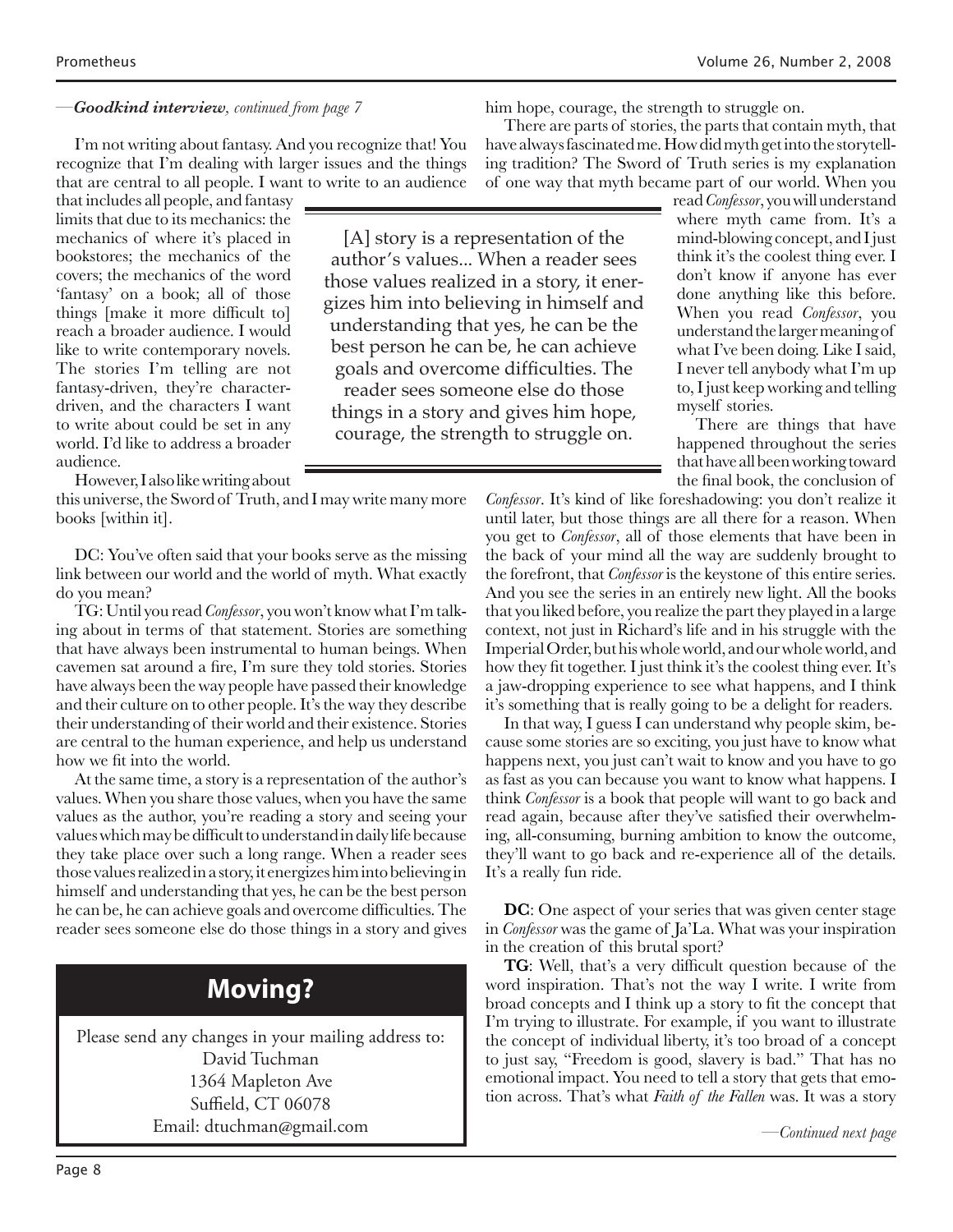derived to illustrate that broad theme, so what I'm doing is illustrating a broad theme.

Ja'La was a very conscious, deliberate goal on my part to get across certain things about the characters. I wanted to illustrate how, in a society that is repressive and mindless, and values mediocrity above all else, and values no one excelling, an enforced equality where no one is allowed to be better than anyone else, where no one is allowed to do their best—I wanted to illustrate how people find outlets for their desire for excellence. Ja'La is that outlet for people, to see someone rise up and do better. It's done in a controlled context within that society so that it gives a release that diverts people's attention from their own life, from their own desire to rise up and do better. It's like a pressure release valve on a pressure cooker that keeps the society from exploding.

At the same time, within that game, the emperor [Jagang] has his own ego invested, and the interplay in all of those things is what I wanted to show. When someone comes along who isn't going to play by the rules, who's going to lay down the law even though he's a prisoner and not allowed to have his own freedom—the freedom comes through in the way he behaves. I wanted to show that even in that kind of situation, an individual can accomplish something on their own even though they're restricted in many ways. The Ja'La games served a lot of different purposes.

DC: Does Ja'La reflect any personal views you have of sports in general?

**TG**: Human beings are driven to succeed. Sports are, in a sense, a very simplified story of overcoming obstacles to achieve a goal. For example, young people need to be able to practice life, they need to be able to practice challenges

> I'm not writing fantasy. I'm accidentally published by a fantasy publisher so I get thrown in with that genre, but my books are no more fantasy than a detective novel is a 'gun book'.

and accomplishing things, and how to overcome difficulties. In a hunting society, they might have been taught how to shoot a bow and arrow, and they learn to hunt by those activities. Sitting around campfires and passing on stories about great hunts was a way of passing on experience.

In the society we have now, stories help by being part of that

function. Because of the deterioration in modern literature, as well as things like TV and movies, those values are relegated to a bin. The destruction of values leaves young people no outlet for how to learn about life, to learn about overcoming challenges. As a consequence, they turn away from reading because it doesn't fulfill that basic human need. They turn to things like video games. In video games, you create your own story. You're the young hunter, or maybe you're going on a quest, and you're overcoming obstacles and difficulties in order to achieve success.

Society has stripped away so much of the challenge of life. Everybody's got forced self-worth, and you can't hand people self-worth; self-worth is earned. In stories, and in movies, in school, in TV, you're handed self-worth. They teach that as a human being, it's your right to have self-worth. As a consequence, people don't know what it's like to achieve self-worth, so they turn to things like video games to learn the accomplishment of overcoming difficulty and succeeding. Games are the same kind of thing. Watching games allow you to participate in sharing the mental challenge of, what's the next play, how are we going to get by these guys to score a point?

It's all part of life. It's about learning to strategize, learning to analyze, to figure out and perceive the plan, a cause and effect. So much of all of those things are taken away in life, so people turn to sports. It's just like the Old World in the Sword of Truth series. There's no way for people to experience those things except through sports. In societies that are stripped of values, they turn to things like sports because it's the only place where they can see values exercised, even if those values are simplistic.

**DC**: The cover art for most of your novels is extraordinary. How did you come to work with Keith Parkinson?

**TG**: I got Keith Parkinson because I was so disgusted, angry, and infuriated with the original cover of *Wizard's First Rule* that I almost quit writing for public consumption. I was livid. The cover on *Wizard's First Rule* did not represent in any way what I was writing about. It represented a juvenile, immature vision that reflected nothing about the book. It was complete deception by the publisher, trying to fool people into thinking that I was writing for adolescent males. I was absolutely livid, and I just about tore up my contract and said, "That's it, I'm not writing anymore books." My editor said, "If you don't like this, then who do you like?" I said, "Keith Parkinson."

Keith did the cover of *Stone of Tears*, but he couldn't do

the cover of *Blood of the Fold*, so we were back to the idiotic covers. After that, Keith did all the covers. Throughout the series, my goal has been to steer the covers away from traditional fantasy covers because I'm not writing fantasy. I'm accidentally published by a fantasy publisher so I get thrown in with that genre, but my books are no more fantasy than a detective novel

is a "gun book." What makes me nuts about the fantasy genre is that, unlike any other genre, people become obsessed and focused on irrelevant things. For example, in a detective novel, if a detective has a Snub Nose 38, no one asks him questions like "Can we know more about the Snub Nose 38?" or "Have you ever thought of doing some kind of special story just about the Snub Nose 38?" It's a distraction.

To me, fantasy is no more important than the romance, the intrigue, the political maneuvering, historical fiction elements—all the other kinds of things in other books. I like those elements, and I enjoy writing them, but they're just elements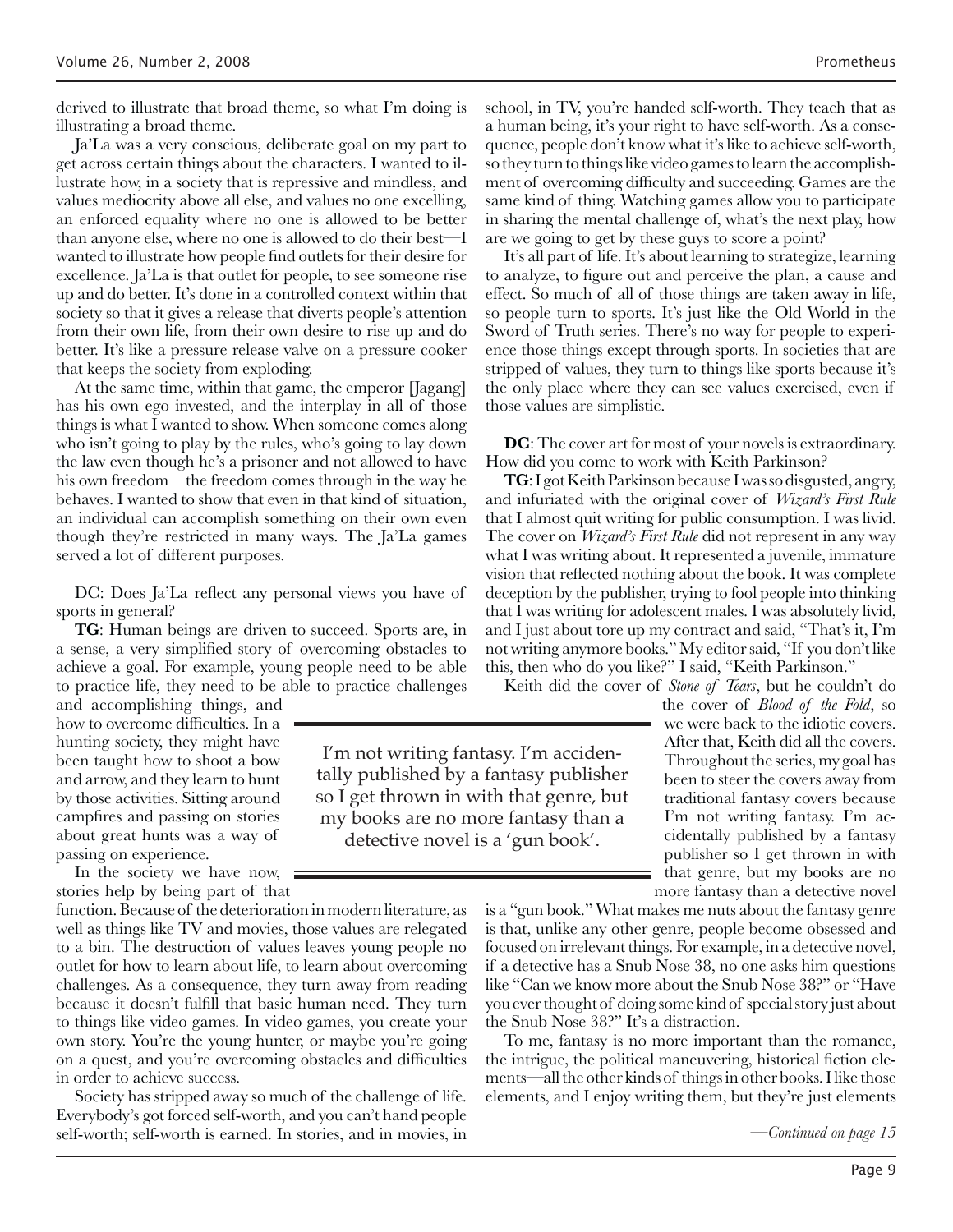#### **Ragamuffin**

By Tobias S. Buckell Tor, 2007, \$24.95 *Reviewed by Rick Triplett*

Tobias Buckell's first novel, *Crystal Rain*, was described by one reviewer as "compulsively readable." This description applies well to his second novel, *Ragamuffin*, in which we find an abundance of picturesque characters, a complicated plot, brisk action scenes, and the heroic pursuit of freedom by humans under the oppression of a merciless alien race.

Humans and several other intelligent races are scattered among forty-eight star systems connected by wormholes. The most advanced of these races (technologically, not morally) is a reclusive but powerful one referred to as the "benevolent Satrapy." A network of these Satraps controls all worlds by controlling teams of subordinate races that do its policing. These minions have as their primary goal the detection and utter destruction of any effort to develop advanced technology. This is the far-future equivalent of "gun control," which of course means "victim disarmament." One character, defending that policy, remarks "You can't arm yourself and say you are harmless at the same time," to which Nashara, the main character, replies: "When it comes to genocide, the unarmed are always at a disadvantage. I'll fight here and now rather than suffer a peaceful death later." Humans, being the uppity type we are, scrabble about under the oppression, forming loose alliances in hope of breaking free of the Satraps. For their part, the Satraps quietly decide that the unruly humans should be exterminated.

There are several interesting nonhuman races, which play important roles in this story. The author reveals his contempt for collectivist ethics when he has his most interesting character, Pepper, say of the alien Teotl, "These aliens, with their focus on adaptive personal engineering and sublimation of self to the greater good, were effective and dangerous."

The Ragamuffins are a ragtag coalition of humans endeavoring to free themselves of Satrap tyranny and simply lead their lives. They are tolerant, hardworking, and just. They face huge odds and take great risks, but they fight not for conquest but to be left alone. In contrast, some of the humans support the Satraps and are as dangerous as the Vichy French they resemble. (The Satraps do employ mind control technology to overcome any shift of allegiance.) But gradually we discover the potentially more dangerous League of Human Affairs. This League assists the Ragamuffins in a vital skirmish, but its xenophobic patriotism soon becomes apparent. The author likely had our contemporary neocons in mind when he depicted this group. Pepper agrees with one character who says to him, "We can shut these artificial borders, but even at sublight speeds, sooner or later, we will deal with other species, and creatures stronger and more powerful than ourselves. If we don't have models for dealing with this that don't involve all-or-nothing antagonism, we will, not now, but one day, become extinct as a species."

By the end of the book, the Ragamuffins may pat themselves

on the back for a considerable achievement, though much remains to be done. There is abundant room for a sequel, and I eagerly look forward to one.

Any tale of resistance fighters will thrill readers and will showcase heroics, but will not necessarily imply a libertarian philosophy. But this novel appealed to me a great deal because of the pronounced individualism of the main characters and the tolerant, minarchist philosophy of the Ragamuffins. I urge any fan of



freedom to obtain a copy, for you will find it a treat.

#### **Stewards of the Flame**

By Sylvia Engdahl BookSurge, 2007 *Reviewed by Anders Monsen*

*Stewards of the Flame* is Sylvia Engdahl's seventh novel, yet her first new book in over 25 years. Her previous novels were all directed at the young adult market as fantasy books, while her latest is a full-fledged sf book aimed at an older audience.

Jesse Sanders, the captain of a star freighter, takes a moment of shore leave to get a drink in a bar on the planet Undine, and wakes up in a hospital, finding his life turned into a nightmare. It seems that the government of Undine is run by doctors, who see their mission as aggressively eliminating any threat to the well-being of its inhabitants, namely their free-will. Here's a brilliant twist on dystopianism, taking that which most people see as humanitarian and proper—the care and well-being of fellow human beings—and pushing the logic to the extreme. After all, as many a politician and intellectual has remarked, most people are unable to see their own best interest, and all too often engage in self-destructive behavior, such as smoking, extreme sports, fast food, and alcohol. People fail to see their own addictions, and an occasional glass of wine or whiskey is naturally an indicator of a dangerous addiction.

As Sanders discovers, he has no rights on Undine. His superiors have been informed of his dereliction of duty. His ship has already left orbit, and he is slated for a drastic and brutal cure that will result in violent illness the next time he touches alcohol. As Sanders undergoes this intrusive treatment, he discovers he has allies. At first it is simply the nurse who attends him. They discover a mutual spark, maybe instant love. She seeks to aid his escape, but complications arise and he finds himself deeper in trouble. But, just when all seems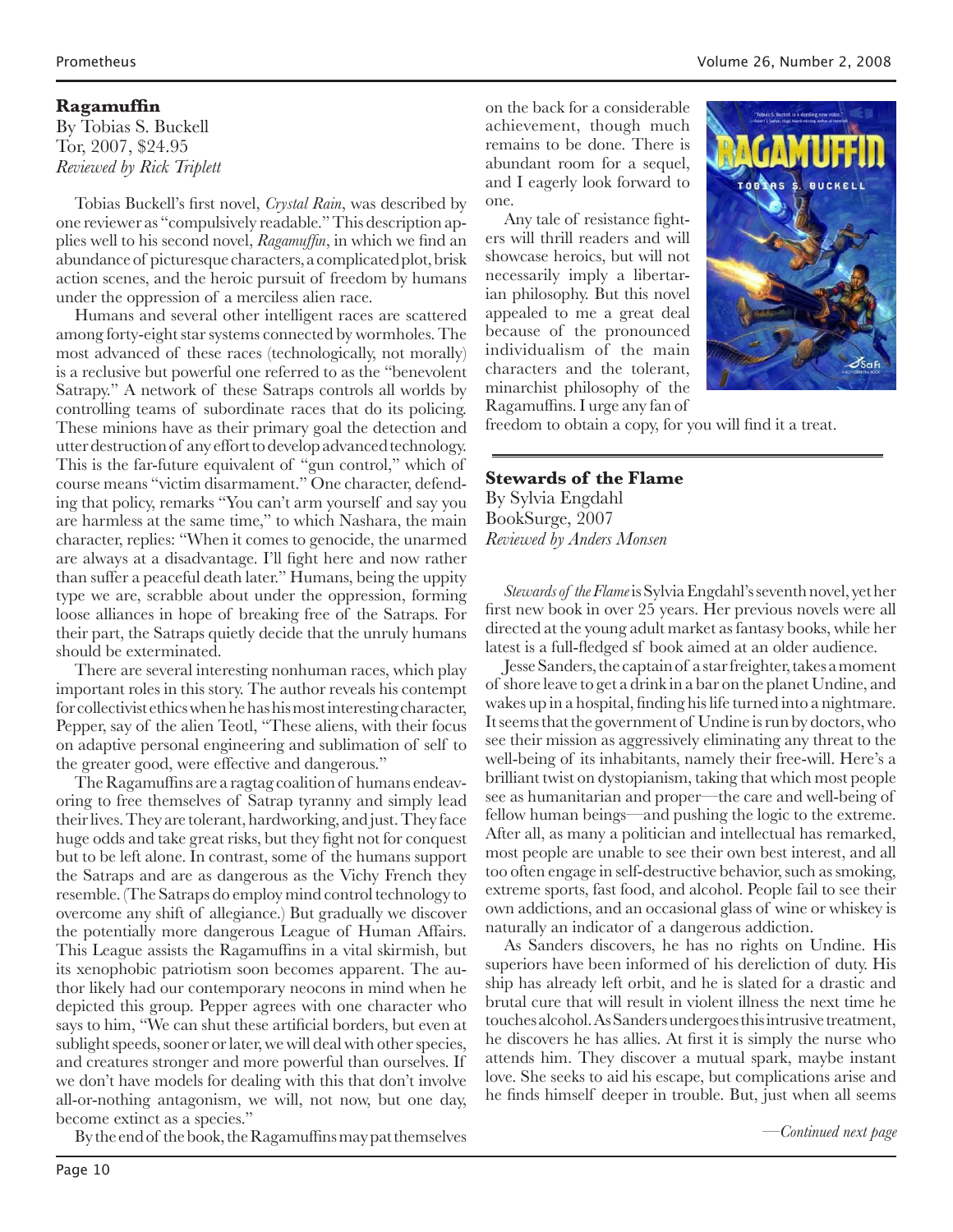lost and he faces total loss of mental control for his willful disregard of his own good, he is as suddenly released. Sanders, now stranded on a strange and dangerous planet, turns to the only person who showed him any kindness, Carla, the nurse who tried to aid his escape.

Carla invites him to a weekend island excursion with some friends, and Sanders quickly feels at ease with them. There is something unusual about this group, as they seem far more relaxed about life and not as cowed by the medical strictures the rest of the planet must suffer. Indeed, Sanders quickly discovers they are rebels of a sort. They do not seek to overthrow the current regime, or oppose it directly. Rather they seek refuge in a world that grows less and less free. Medical checks take place regularly and any small danger to one's health is instantly cause for action. In this world, no one dies, but remain horrifically "alive" in massive vaults of the undead, bodies sustained but minds and other functions gone or diminished.

Sanders discovers an additional secret. This group he has joined possesses certain unbelievable powers. They can heal wounds through self-control, and appear to communicate through telepathy. At first Sanders resists all these strange

*—Engdahl review continued from previous page* notions. Despite having gone through a terrible experience at the hands of the over-zealous medical establishment, Sanders seems to reject everything presented to him. His barriers of belief require repeated pressures before accepting what seems quite logical and obvious. Initially, I saw this struggle as strange and frustrating, but to give in quickly and without thinking would have rendered Sanders too pliable a character. Instead, Sanders asks probing questions along his path of discovery, which through doubt makes him much stronger.

> Engdahl's book has a definite individualist bent. Although one can question some of the characters' abilities on the basis of science, their passion for liberty and the desire to live free lives cannot be denied. The book builds just the right amount of tension, and shows the stark reality of benevolent tyranny, one that any so-called liberal democracy could creep towards quite easily. I've read countless 20th century dystopias, and this reminded me of several (Ira Levin's *One Fine Day,* for example). While some of the characters are almost too perfect to be likeable, the two main characters and a handful of the supporting cast make up for this. With a cliff-hanger ending one might think that a sequel is in order. *Stewards of the Flame* manages to speak strongly for our rights to choose our own destinies.

#### **Rebody**

By Clive Warner Citiria, 2007, \$17.95 *Reviewed by Anders Monsen*

The future is a strange and savage place in Clive Warner's gonzo futuristic novel, *Rebody*. Hugh Toffle, a bitter and somewhat wimpy English college professor at a San Antonio college in 2003, has a disastrous affair with a not so bright but extremely hot student, is murdered by her father and wakes up 300 years in the future in a different world and alien body. While on a date with his student, Hugh wins a cryogenic option on his head, which proves a blessing and curse. Three hundred years in the future, the corporation that manages his head decides to unfreeze him and start reclaiming its assets.

In the future, Hugh discovers, every trace of humanity has vanished, and robots rule the world—or at least, the city of San Antonio. With humans gone, other "uplifted" species roam free, including various apes who act as the police force mediating the uneasy truce between sentient cats and dogs, while rats manage the taxis that transport these beings around the city. Meanwhile, he must serve as an indentured servant to robot owners, his human head connected to a machine somewhat like a vacuum cleaner. Waking in such a state might send the most balanced of us into a state of shock, or perhaps gibbering insanity, but Hugh manages to persevere. Amid fantasies of his dalliance 300 years in the past, he struggles to think about the future. If he earns enough credits perhaps he might be able to buy enough parts of a body to re-attach his head and become human again.

When circumstances throws a wrench in his plans, he escapes

his servitude and ends up amid the apes, who transplant his head onto the body of an orangutan. Things go from bad to worse, as he lands in the middle of a canine/feline war. While trying to survive this and maybe find some order in his chaos he falls back into the hands of the robots, who subject him to further changes. Although little of his humanity appears to remain, Hugh assembles the uplifted animals into a last-ditch battle against the robots, where the fate of all beings hangs in the balance.



While the concept and plot certainly show promise, the style of the novel lacks polish, and the pacing at times seems unfocused. For a professor of English literature, Hugh's narration comes across as crude, as if the author hasn't fully absorbed his protagonist's character. Typos appear at odd times, such as in the names of San Antonio highways (as a resident of the city I noticed these, though casual readers might miss them), and in the year of Hugh's death. The book has a definite first-novel feel to it. The ideas alone can't carry the novel, but if Warner manages to smoothen out his dialog and narrative style, his subsequent books may bear watching.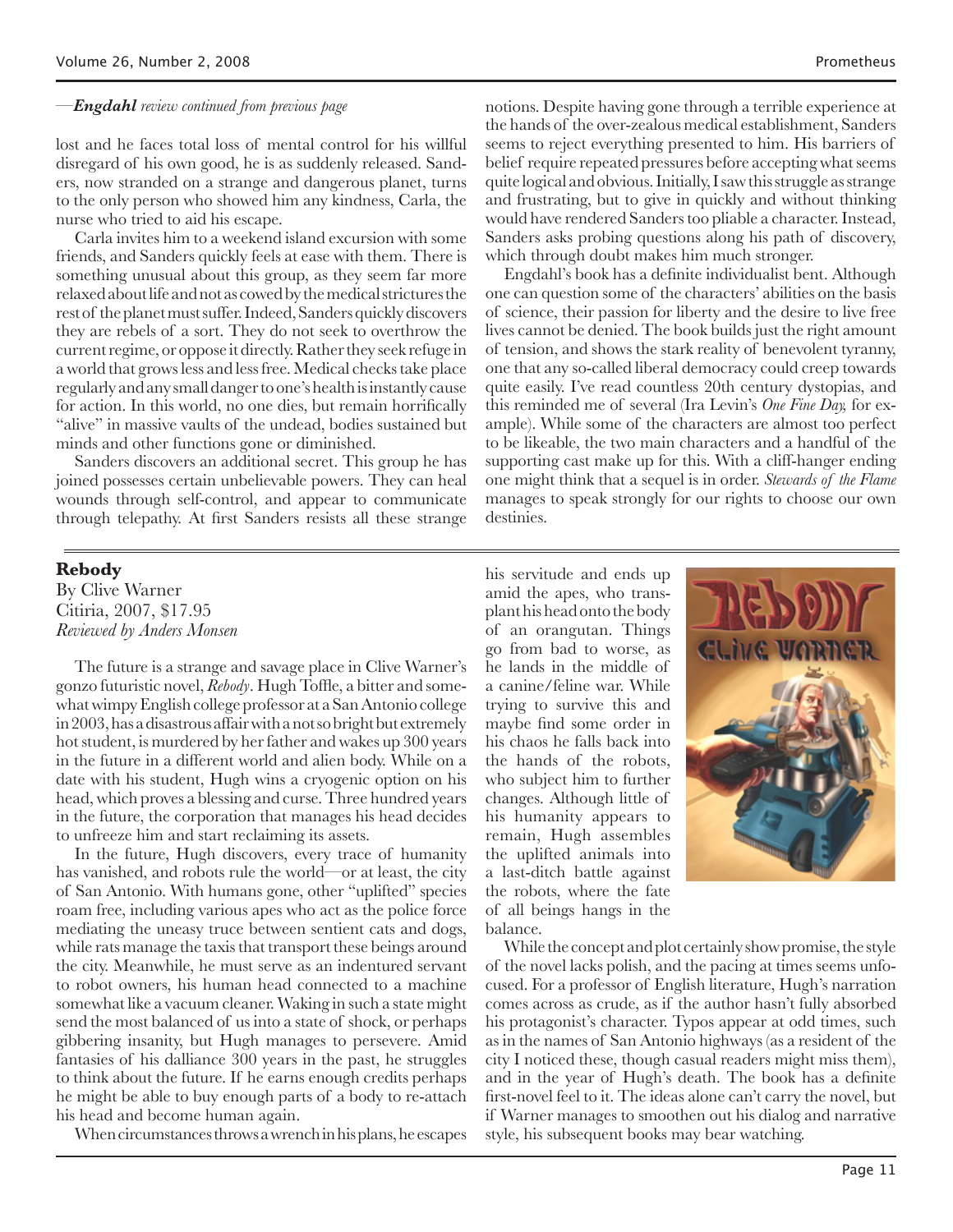#### **Pan's Labyrinth [El labertino del fauno]**

Directed by Guillermo del Toro, 2007 Starring: Ivana Baquero, Doug Jones, Sergio López *Reviewed by William H. Stoddard*

*Pan's Labyrinth* is a fantasy film, but one that owes nothing to Anglo-American genre fantasy. Rather, it looks back to the older sources of present-day fantasy in fairy tales and mythology. In the style of some recent Anglo-American fantasy, it integrates this material from older stories with a modern setting: Spain in the 1940s. The perfection with which it bonds the two together gives the film an impressive strength.

The fantastic part of the story involves a young girl, Ofelia, traveling with her mother to live with her mother's new husband, Capitan Vidal, on his house in the country. Along the way, they encounter the remains of an ancient labyrinth, and Ofelia believes she sees a fairy flying about it, like the ones in her favorite storybooks. The rest of the film shows us her further encounters with fairies and with other supernatural creatures, including a faun and a terrifying manlike creature with eyes in the palms of his hands, whose actions might have been inspired by Goya's painting of Saturn. (Pan does not appear anywhere, which may puzzle a viewer who knows only the English title; the Spanish title, "the faun's labyrinth," is more accurate.) In a classic fairy tale plot, Ofelia is given three tasks that she must complete, and prohibitions that she must observe in doing so. Like a proper fairy tale heroine, Ofelia shows herself to be both determined and inventive in carrying out her quest. And as in the better fairy tales, her quest ultimately comes down to the necessity of moral choice.

The context of this fairy story is a realistic narrative focused on Ofelia's mother and stepfather, and on Mercedes, a servant in her new household. Capitan Vidal is shown as an authoritarian figure, obsessed with schedules and constantly

consulting his watch. Over the course of the film, we see this in a wider context: The reason he's at that house is that he's been assigned by the Franco regime to hunt down and destroy the remanants of the other side in the Spanish Civil War. His methods range from rationing of food and supplies to starve the rebels out, to executions without trial, to torturing captured rebels for information. In a particularly striking bit of cinematography, we see him use almost exactly the same speeches at the opening of two different interrogations, making it clear that he's tortured enough people to have reduced it to a routine. It seems quite fitting when, at the end of the film, his outward appearance becomes monstrous; he and the government he serves are the real monsters of this story. On the other side, early in the film, Capitan Vidal reads from a captured revolutionary pamphlet that calls for "No God, no state, and no masters."

Ofelia's quest, then, is for a way out of this brutal world, recalling Tolkien's comment that one of the pleasures of fairy tales is escape and that the people who find escape most objectionable are jailers. Readers of Ayn Rand's literary essays may recall her comments on traditional romantic works, where the hero's pursuit of values leads to his death, because their authors didn't regard values as attainable in the real world. Del Toro gives us a story where this belief appears in an extraordinarily pure form: Ofelia's hope is not to live in this world but to escape to a magical realm that is her true home. But he also shows us that the actual obstacle to pursuing values is political authority—as it was when A. E. Housman wrote "I, a stranger and afraid/In a world I never made," referring not to some abstract metaphysical despair, but to the very real prospect of being sent to prison if he acted on his desires for other men. This film gives us a romantic idealism that hopes for a better world elsewhere, but also a romantic realism that hopes to make this a better world, through struggle against its very real monsters.

heritage shows up in the reliance of most of these societies on citizen armies, where every adult has weapons and a measure of training—though that has actual medieval precedents, in the English yeoman with his longbow, and the comparatively free societies in this world encourage skill in archery for the same reasons the English did.

So this is a good adventure story, with interesting fantastic elements, and with a well-worked out background and some entertaining little jokes. And it also has serious themes, ranging from the emergence of new societies out of the fall of a previous civilization to the preservation of rationality and liberty as human values. In effect, Stirling is retelling the story of the fall of Rome, with the United States in the role of Rome, but with the survivors having a chance to get things right this time. The story that results was well worth reading, and promises interesting developments in the rest of this second trilogy.

*—Stirling review, continued from page 3 —Hogfather review, continued from page 4*

Rather than attempting to restate a purely religious aspect of Christmas, *Hogfather* combines its spirit of giving and kindness, with the deeper idea of believing in something else out there, such as hope. Pratchett, who recently publicized he had been diagnosed with a rare form of Alzheimer's, will keep writing for years to come. But, this three-hour adventure shows that live-action Discworld works wonderfully.

Vadim Jean now is filming the first two books in the same manner. Although Pratchett didn't really hit his stride in the Discworld mythology until the third or fourth book, seeing *The Colour of Magic* and *The Light Fantastic* realized in the same faithful manner as *Hogfather* should warm every Pratchett fan's heart. His books may lack the instant American fan appeal of J. R. R. Tolkien's Lord of the Rings turned into majestic film, or even the slow progress of C. S. Lewis's seven volumes of Narnia groaning under heavy Hollywood purse-strings. But the Discworld is as fanciful if not more so than these two sagas.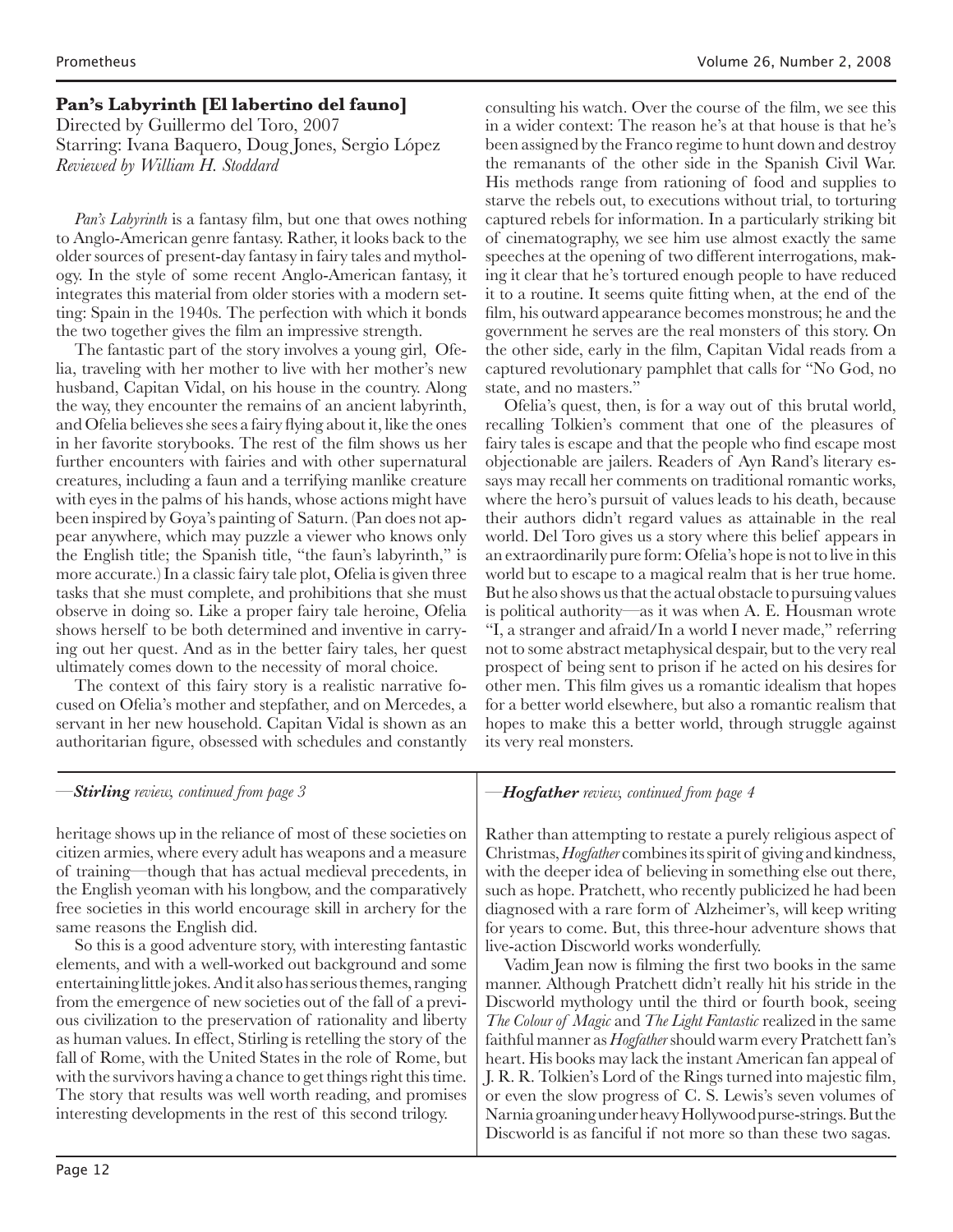### **Mondo Cult, Issue #2**

Edited by Jessie Lilley Publisher: Brad Linaweaver, 2007, \$9.95, 120 eye-popping pages *Reviewed by Anders Monsen*

Brad Linaweaver's long resumé includes writing, acting, winning the Prometheus Award (for Best Novel with *Moon of Ice*, and a Special Award for co-editing the libertarian sf anthology, *Free Space*), editing, interviewing, massive knowledge of B-movie cinema, and now, magazine publisher. In 2006 the first issue of his magazine, *Mondo Cult,* appeared. Now, in the waning months of 2007, using words that probably should be printed in bold, red, jagged font, comes the BIGGER!, BETTER! BOLDER! second issue. Weighing in at 120 pages, this magazine is a cornucopia of pop culture to which the fan of old-time cinema, classic horror, screen legends within the inner circles of movie-making and far more, will return to again and again.

I confess to lacking much historical cinematic knowledge. My passion has been in the form of books, and thus I'll know far more about the pulp writers of the 1930s, than about cinema before the 1980s; and even then, I probably wouldn't win any trivial pursuit games on movies after the 1980s either. But, I can appreciate the passion of the writers in *Mondo Cult* for their art. And certainly, putting together such a massive issue as this one, with interviews of such disparate individuals as special effects master Ray Harryhaussen, actress Traci

Lords (whom I believe I've only seen in the movie adaptation of Stephen King's *Tommyknockers*, again a testament to my limited movie knowledge, as in reading the interview she's been in considerable TV shows and movies), B-movie director Fred Olen Ray, and stunt-woman Kim Stys make for interesting reading. Not to be missed are the two essays by former Prometheus editor Bill Ritch, the first on the movie adaptation, *V for Vendetta*, and the second on the long-running TV series, *Doctor Who*; The former appeared online shortly after the release of the movie, and quick search via Google will bring up the original version.

Editor Jessie Lilley has managed a Herculanean task putting together this issue, which includes reviews of books and movies (from a blockbuster hit like *The Chronicles of Narnia* to J. Neil Schulman's independent movie, *Lady Magdalene's*, as well as a vast variety of others: *Scared to Death*, *1776*, *Journey to the Center of the Earth*, *The Tingler*, *Children of Men*, and too many other titles to list here). There are scores of B/W photos (many of scantily clad actresses, a staple of B-movies in the horror genre, it seems), reproductions of movie posters, but nothing too gory or excessively outrageous.

The issue is dedicated to Linaweaver's friend Chuck Hamill, a fellow libertarian and sf fan. *Mondo Cult* also notes the passing of other greats, such as Robert Anton Wilson and Jack Williamson. Hopefully issue #3 will appear soon, but Linaweaver and Lilley face the prospect of topping this issue, which in terms of breadth of content would seem pretty near impossible.

## **Editorial: The joyous surprise of C. S. Lewis's mundane sf novel**

In keeping up with efforts to read older works of fiction often mentioned as pro-liberty, I recently turned to C. S. Lewis's space trilogy. Published in the late 1930s and early 1940s, they form a trio of unique books, starting with *Out of the Silent Planet* (set on Mars), *Perelandra* (set on Venus), and *That Hideous Strength* (set on Earth). The last book is a perennial nominee for the Hall of Fame Award, which until this year I had not even read, though always kept meaning to attempt.

Although I read all the Narnia books as a child, I struggled to get into Lewis's sf books, abandoning them upon several occasions. Although I finished *Out of the Silent Planet* last year, it reminded me too much of David Lindsay's 1920 novel, *A Voyage to Arcturus*, a somewhat boring but far better book than Lewis's novel. *Perelandra* remains unread, but after aborting the effort to read them in order, I skipped ahead and picked up *That Hideous Strength*.

I had been familiar with Lewis's life, his Oxford career, and his friendship with other writers, especially J. R.R. Tolkien, and also the whole Inklings gathering of literary minds in the 1930s. I also knew of Lewis's strong Christian views. As an atheist, I didn't think that his 'adult' books with their overt Christian themes would appeal to me. Yet while *That Hideous Strength* as a novel contains many flaws (especially its *deus ex* 

*machina* of an ending), this book has far more life and vigor than the other books. Perhaps the fact that the setting was more familiar to Lewis played a role. As the book takes place on Earth, Lewis doesn't need to invent strange flora and fauna, or peculiar words and linguistic exercises. Instead, he focuses on the bizarre world of collegiate professors and bureaucrats, with which he was quite familiar from his years at Oxford.

These few words lay no claim as a real review of *That Hideous Strength*, but rather a statement of surprise and appreciation. Certainly, there are pro-liberty sentiments in the book, or at the very least anti-statist views. Much like the socialists that Freidrich Hayek denounced many times over for their planners' conceit, we see the same experimental sociology denounced by Lewis, in quite a convincing fashion.

After finishing the novel I turned to a biography, the very personal one by George Sayer, a former student, a book simply called *Jack*. I also picked up a set of books, both fiction and non-fiction, including *The Screwtape Letters*. Lewis is going through a period of rediscovery, as his Narnia tales reach the big screen. In the meantime, if you haven't read any of the space trilogy books, take a look at *That Hideous Strength*, a wellwritten and nearly timeless work of fiction.

—Anders Monsen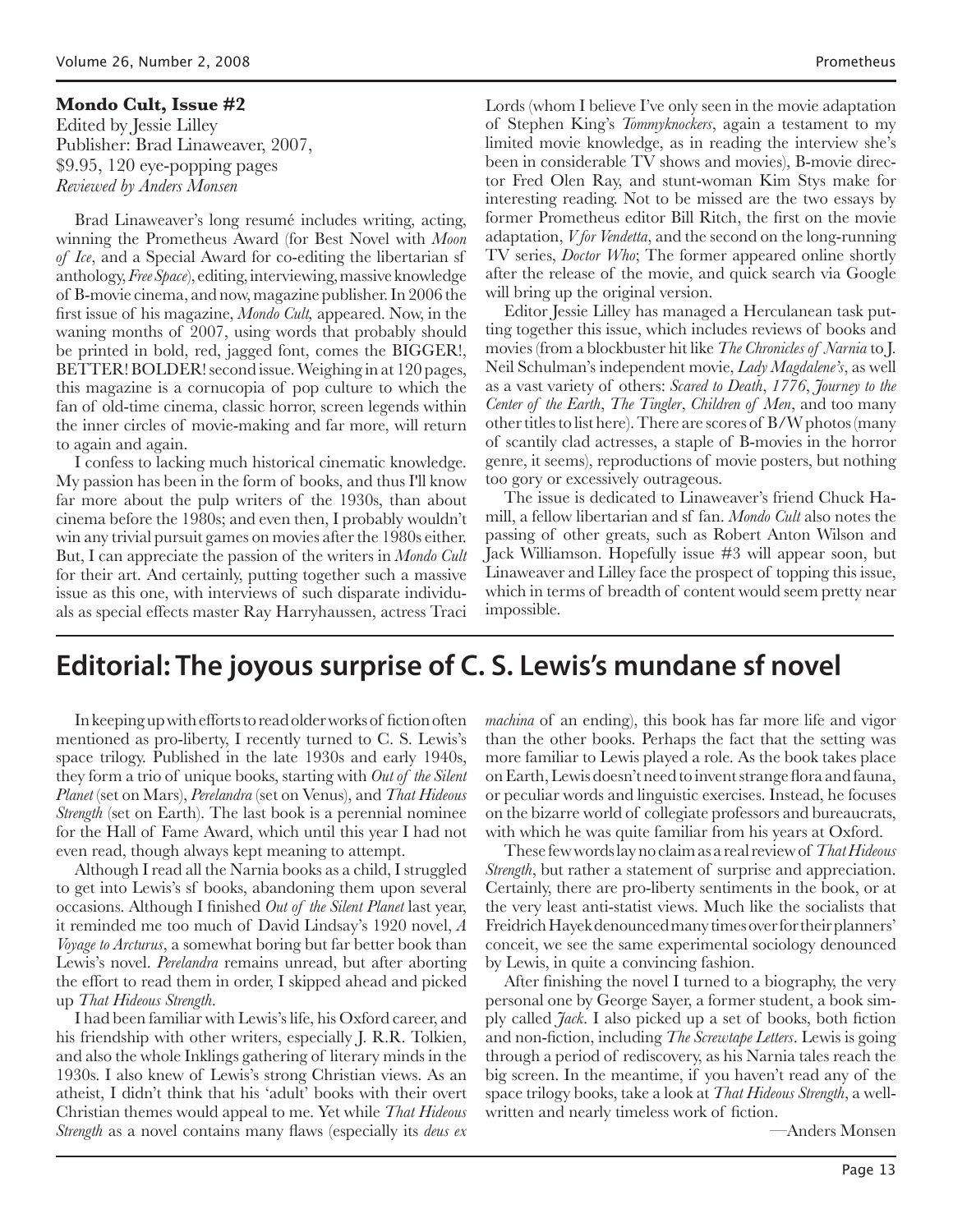#### *—Kipling, continued from page 1*

Brothers and poets such as W. B. Yeats. It's interesting to see it from the other side.

Less black than we were painted? Faith, no word of black was said The lightest touch is human blood

and that, you know, runs red.

Kipling had a very high reputation, especially as a short story writer, early in his career, but fell out of critical favor later, I think mostly for bad reasons. Certainly he had politically unpopular views—but they were not the views generally attributed to him.

Perhaps the clearest example is the often quoted "For East is East and West is West and never the twain shall meet," taken to describe the fundamental gulf between European and Asian cultures.

Its point is actually the precise opposite, as one can see by reading the rest of the first verse, and still more clearly by reading the poem.

Oh, East is East, and West is West, and never the twain shall meet,

Till Earth and Sky stand presently at God's great Judgment Seat;

But there is neither East nor West, Border, nor Breed, nor Birth,

When two strong men stand face to face, though they come from the ends of the earth!

Similarly on race. *Kim*, Kipling's one entirely successful novel, is set in India. Most of the attractive characters are non-European. The Lama, after Kim the central figure, is a convincing portrayal of a saint—and Tibetan. While there are positively portrayed European characters, both the English and their European opponents mostly come across as incompetents dealing with a culture they do not understand very well, sometimes well meaning, sometimes not.

The book obviously regards British rule over India as a good thing, but not because of any innate superiority of the British. For further evidence of that, consider the two stories ("A Centurion of the Thirtieth" and "On the Great Wall") set in Roman Britain, where the Romans are the imperialists and the British the ruled.

I like many of the short stories, especially the historical ones, and have reread *Kim* many times. But it is the poetry that really sticks. For other examples, illustrating the range of subjects covered:

"The Palace"—Kipling's verdict, I think, on his own career as writer: "After me cometh a builder/Tell him I too have



known."

"The Peace of Dives"—An allegory of economic interdependence as a force for peace. If I ever put together a collection of literature to teach economics, it will be included.

So I make a jest of Wonder, and a mock of Time and Space,

> The roofless Seas an hostel, and the Earth a market-place,

Where the anxious traders know Each is surety for his foe,

And none may thrive without his fellows' grace.

"A Code of Morals"—The risks of inadequate encryption on an open channel.

"A General Summary"—Nothing much has changed in the past few tens of thousands of years:

Who shall doubt the secret hid Under Cheops' pyramid Was that the contractor did Cheops out of several millions?

"Arithmetic on the Frontier"—The economics of colonial warfare:

The captives of our bow and spear Are cheap, alas, as we are dear. A point of perhaps renewed relevance today.

"Jobson's Amen" and "Buddha at Kamakura," sympathetic portrayals of Asia set in contrast to English (and Christian) ignorant intolerance, show just how far Kipling was from the usual cartoon version of the British imperialist.

"Cold Iron" and "The Fairies Siege" are about the limits of physical force—and so, I suppose, of political realism—while "Gallio's Song" is an approving description of how an empire deals with religious conflict.

"The Last Suttee" has one of my favorite examples of the use of meter in storytelling:

We drove the great gates home apace:

White hands were on the sill:

But ere the rush of the unseen feet

Had reached the turn to the open street,

The bars shot down, the guard-drum beat—

We held the dovecot still.

I'll stop now. For a pretty complete webbed selection, go to: *http://www.poetryloverspage.com/poets/kipling/kipling.html*

*[This essay originally appeared as two separate entries on David Friedman's blog <http://daviddfriedman.blogspot.com/>. It was revised and expanded for publication in* Prometheus*—editor]*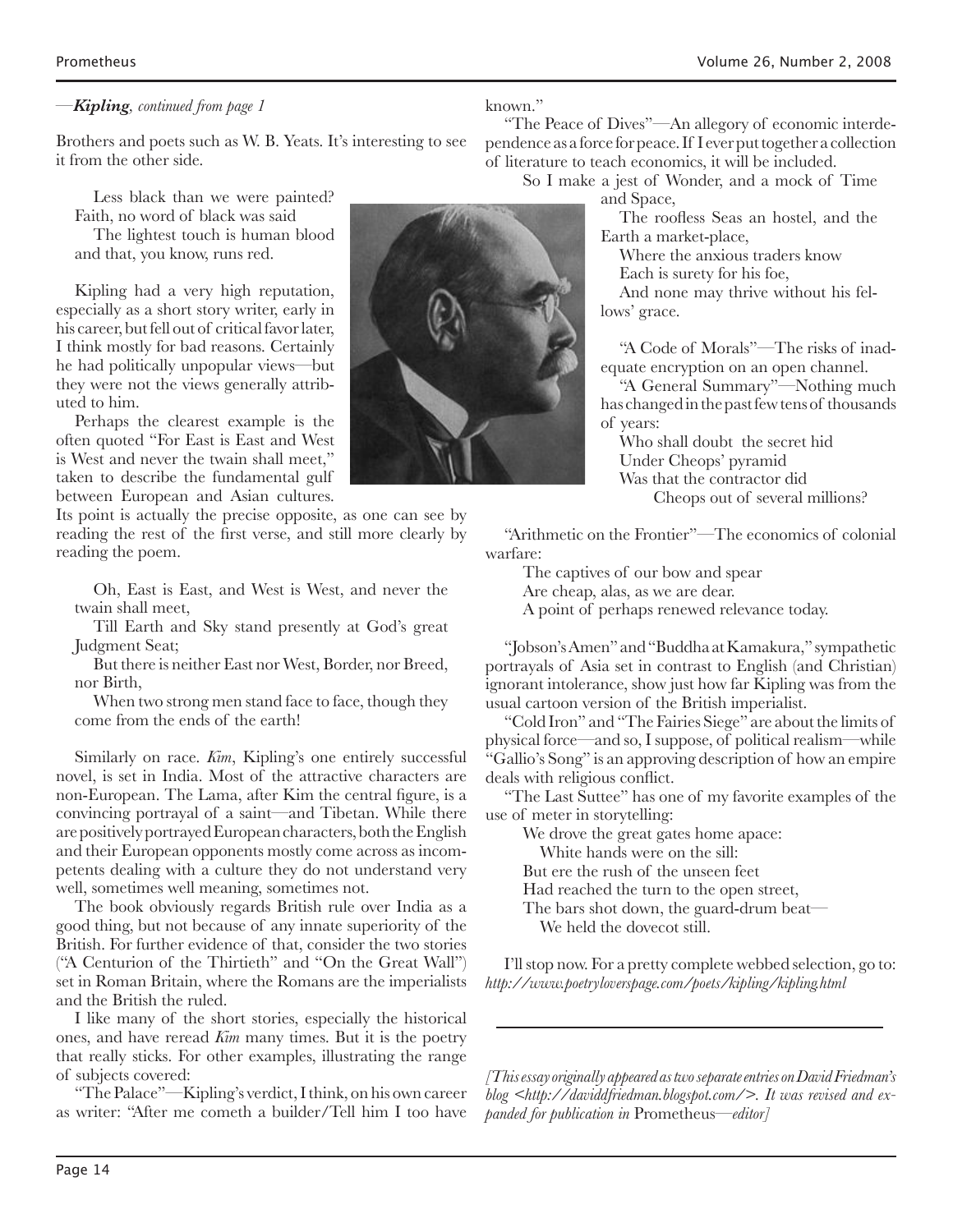#### *—Goodkind interview, continued from page 9*

in telling a human story. I don't believe fantasy is valid unless it's used to illustrate other important themes. Magic in and of itself is no more interesting than a rock laying on the side of the road.

The cover of fantasy art tends to illustrate those themes of those authors who are writing those kinds of books. I'm not one of them, and I don't want to be seen as one of them. From the beginning, my goal has been to steer the cover art away from those representational images. Keith became a really good friend, and he would do covers before I even wrote the books. I was describing to him what a cover needed to look like, and then as an artist, I could convey to him very accurately what I wanted him to paint. He and I got along very well and had a great time designing covers. My goal was to pull out of Keith something more noble than the typical red dragon.

For example, with *Faith of the Fallen*, I need[ed him] to paint a painting that illustrated the nobility of the human spirit. He said, "Oh, gee, don't give me anything too hard, Terry!" [laughs] My goal has always been to write above that kind of

representational art. Even with covers like *Temple of the Winds* where you see a guy [on the cover] holding a sword; that, to me, is a really cool piece of art, I love it—but as a cover, I don't like it, because it turns off vast amounts of readers. You automatically disqualify the book for

consideration by much of the public. And these are people who love these types of books, but the art doesn't convey to them that they like it.

I've gotten most of my readers by word of mouth. My typical reader, probably 80-90 percent of my readers, don't read fantasy. I'm the only "fantasy" author they read, otherwise for them it's general fiction. They recognize that the books aren't fantasy books, they're books about people, they're characterdriven. My goal has always been to change the cover art in a way that represents the spirit of what the book is about. With *Chainfire*, *Phantom*, and *Confessor*, those are the first books that are truly my vision of what I want the covers to be. I've finally achieved the kind of covers that I want, that give you a hint of the mystery, romance, intrigue, and even a little bit of the fantasy elements in the book, but at the same time, it illustrates how the books are meant for all people, for all people who just like stories.

After *Temple of the Winds*, I got contractual cover control. Keith and I designed the *Chainfire* template of how those [three] books looks. When you see *Chainfire*, *Phantom*, and *Confessor*, you're seeing my pure vision, unadulterated by what anyone else thinks it should be. Keith and I designed everything down to the smallest detail.

**DC**: As popular as your books are, you've never won any awards, though you have been nominated several times. How does that make you feel? I get the feeling that you don't even care about awards.

**TG**: This is the first time I've ever heard that I've been nominated for any award. I don't know what I've been nominated for, I'm...I'm completely unaware! I've heard of the Hugo Award...I don't know any other kinds. I could care less about awards. My award is a reader opening their wallet and giving up their hard-earned money to read my stories, and more than that, giving up their time. As I said, time is mankind's greatest value. It's the only thing you really have. When a reader gives up a part of their life to allow me to tell them a story, they're giving me something precious. That's my award. Doing my best to satisfy myself, and ultimately my readers—that's the only award I care about.

**DC**: What are your thoughts on Sam Raimi converting *Wizard's First Rule* into a television series?

**TG**: Sam Raimi is a person who believes in heroes. His *Spider-Man* movies are obviously about a heroic person who's rising up to challenges. Sam was instrumental in making that movie about a real person. He understood that [Spider-Man]

My award is a reader opening up their wallet and giving up their hardearned money to read my stories, and more than that, giving up their time.

is about a real individual who had to rise to challenges and be heroic. He strongly believes in the sacredness in heroes for all of us, for kids and adults alike. That's something that really drew him to *Wizard's First Rule*: he loves the characters; he loves the heroic aspects of [the story]. The reason he wants it done for TV is

because he says that if he were to do it as a two hour movie, it would ruin the story. He has so much respect for the story that the last thing in the world he wants to do is ruin it; he wants to do a television format.

Right now he's working on who [the audience] it's going to be for and what format will it take, whether it's going to be an hour [per week] miniseries. He's in the early planning stages, and he wants me to be intimately involved in all aspects of it—more involved than I have time to be! He's told me he wants this to be true to my vision, because if I love it, my fans will love it, and if my readers love it, the general audience will love it. He thinks my involvement [in the project] is integral to its success, and he wants me to be there for every stage of it—and I plan to be.

He's just one of the nicest people I've ever met, and I'm excited to have the opportunity to work with him. He's the first person whom I've encountered that I had enough respect for, and who I thought could do the job, that really excited me.

**DC**: Did your surgery in 2006 affect your writing?

**TG**: The short answer is: no. I had a defect in a major artery that supplies blood to my heart, and it would have killed me within a couple of weeks. They had to bypass that